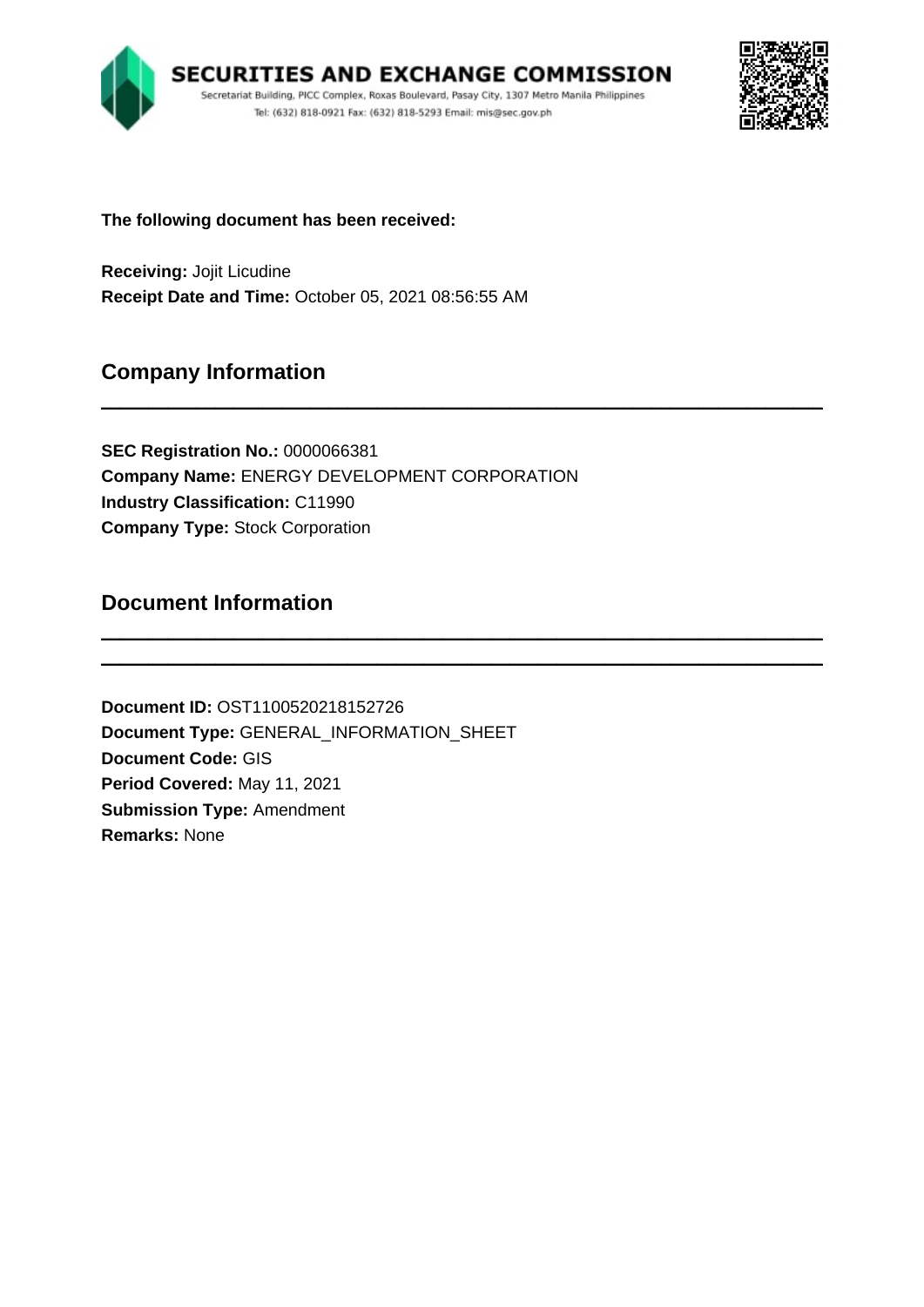#### AMENDED GENERAL INFORMATION SHEET (GIS) FOR THE YEAR STOCK CORPORATION 2021

### GENERAL INSTRUCTIONS:

- 1. FOR USER CORPORATION: THIS GIS SHOULD BE SUBMITTED WITHIN THIRTY (30) CALENDAR DAYS FROM THE DATE OF THE ANNUAL STOCKHOLDERS' MEETING. **DO NOT LEAVE ANY ITEM BLANK.** WRITE "N.A." IF THE INFORMATION REQUIRED IS NOT APPLICABLE TO THE CORPORATION OR "NONE" IF THE INFORMATION IS NON-EXISTENT. IF THE ANNUAL STOCKHOLDERS' MEETING IS HELD ON A DATE OTHER THAN THAT STATED IN THE BY-LAWS, THE GIS SHALL BE SUBMITTED WITHIN THIRTY (30) CALENDAR DAYS AFTER THE ELECTION OF THE DIRECTORS, TRUSTEES AND OFFICERS OF THE CORPORATION AT THE ANNUAL MEMBERS' MEETING.
- 2. IF NO MEETING IS HELD, THE CORPORATION SHALL SUBMIT THE GIS NOT LATER THAN JANUARY 30 OF THE FOLLOWING YEAR. HOWEVER, SHOULD AN ANNUAL STOCKHOLDERS' MEETING BE HELD THEREAFTER, A NEW GIS SHALL BE SUBMITTED/FILED.
- 3. THIS GIS SHALL BE ACCOMPLISHED IN ENGLISH AND CERTIFIED AND SWORN TO BY THE **CORPORATE SECRETARY** OF THE CORPORATION.
- 4. THE SEC SHOULD BE TIMELY APPRISED OF RELEVANT CHANGES IN THE SUBMITTED INFORMATION AS THEY ARISE. FOR CHANGES RESULTING FROM ACTIONS THAT AROSE BETWEEN THE ANNUAL MEETINGS, THE CORPORATION SHALL SUBMIT AMENDED GIS CONTAINING THE NEW INFORMATION TOGETHER WITH A COVER LETTER SIGNED THE CORPORATE SECRETARY OF THE CORPORATION. THE AMENDED GIS AND COVER LETTER SHALL BE SUBMITTED WITHIN SEVEN (7) DAYS AFTER SUCH CHANGE OCCURED OR BECAME EFFECTIVE.
- 5. SUBMIT FOUR (4) COPIES OF THE GIS TO THE RECEIVING SECTION AT THE SEC MAIN OFFICE, OR TO SEC SATELLITE OFFICES OR EXTENSION OFFICES. ALL COPIES SHALL UNIFORMLY BE ON A4 OR LETTER-SIZED PAPER. THE PAGES OF ALL COPIES SHALL USE ONLY ONE SIDE.

### 6. ONLY THE GIS ACCOMPLISHED IN ACCORDANCE WITH THESE INSTRUCTIONS SHALL BE CONSIDERED AS HAVING BEEN FILED.

7. THIS GIS MAY BE USED AS EVIDENCE AGAINST THE CORPORATION AND ITS RESPONSIBLE DIRECTORS/OFFICERS FOR ANY VIOLATION OF EXISTING LAWS, RULES AND REGULATIONS.

| March 5, 1976<br>ENERGY DEVELOPMENT CORPORATION<br><b>FISCAL YEAR END:</b><br>66381<br>December 31<br><b>CORPORATE TAX IDENTIFICATION</b><br><b>NUMBER (TIN)</b><br>000-169-125<br>Every 1st Tuesday of May of each year<br><b>WEBSITE/URL ADDRESS:</b><br>May 11, 2021<br>www.energy.com.ph<br><b>E-MAIL ADDRESS:</b><br>Rockwell Business Center Tower 3, Ortigas Avenue, Pasig City, Philippines<br>pubrels@energy.com.ph<br><b>FAX NUMBER</b><br>6th Floor Rockwell Business Center Tower 3, Ortigas Avenue, Pasig City, Philippines<br>N.A.<br>ALTERNATE E-MAIL ADDRESS<br><b>OFFICIAL MOBILE NO.</b><br><b>OFFICIAL E-MAIL ADDRESS</b><br><b>ALTERNATE MOBILE NO.</b><br>0917-8060835<br>EDC SC@energy.com.ph<br>EDC ACS@energy.com.ph<br>0917-5044979<br><b>SEC ACCREDITATION NUMBER</b><br>TELEPHONE NO(s).<br>(if applicable):<br>1414-AR-2 (Group A), valid until<br>SYCIP GORRES VELAYO & CO., JHOANNA FELIZA C. GO<br>$(02)7755 - 2332$<br>October 14, 2022<br><b>GEOGRAPHICAL CODE:</b><br><b>INDUSTRY CLASSIFICATION:</b><br>To explore, develop, operate, and utilize geothermal energy and other<br>Electric power generation,<br>N.A.<br>transmission and distribution<br>indigenous renewable energy source for electricity generation.<br><b>PARENT COMPANY</b><br><b>SEC REGISTRATION NO.</b><br><b>ADDRESS</b><br>6/F Rockwell Business Center Tower 3, Ortigas Avenue,<br>RED VULCAN HOLDINGS CORPORATION<br>CS2007-15747<br>Pasig City<br>SUBSIDIARY/AFFILIATE<br><b>SEC REGISTRATION NO.</b><br><b>ADDRESS</b><br>PLEASE SEE ATTACHED ANNEX A-1 AND A-2. | <b>CORPORATE NAME:</b><br>ENERGY DEVELOPMENT CORPORATION | <b>DATE REGISTERED:</b> |  |  |  |  |  |
|----------------------------------------------------------------------------------------------------------------------------------------------------------------------------------------------------------------------------------------------------------------------------------------------------------------------------------------------------------------------------------------------------------------------------------------------------------------------------------------------------------------------------------------------------------------------------------------------------------------------------------------------------------------------------------------------------------------------------------------------------------------------------------------------------------------------------------------------------------------------------------------------------------------------------------------------------------------------------------------------------------------------------------------------------------------------------------------------------------------------------------------------------------------------------------------------------------------------------------------------------------------------------------------------------------------------------------------------------------------------------------------------------------------------------------------------------------------------------------------------------------------------------------------------------------------------------------|----------------------------------------------------------|-------------------------|--|--|--|--|--|
| <b>SEC REGISTRATION NUMBER:</b>                                                                                                                                                                                                                                                                                                                                                                                                                                                                                                                                                                                                                                                                                                                                                                                                                                                                                                                                                                                                                                                                                                                                                                                                                                                                                                                                                                                                                                                                                                                                                  | <b>BUSINESS/TRADE NAME:</b>                              |                         |  |  |  |  |  |
|                                                                                                                                                                                                                                                                                                                                                                                                                                                                                                                                                                                                                                                                                                                                                                                                                                                                                                                                                                                                                                                                                                                                                                                                                                                                                                                                                                                                                                                                                                                                                                                  |                                                          |                         |  |  |  |  |  |
| DATE OF ANNUAL MEETING PER BY-LAWS:<br><b>ACTUAL DATE OF ANNUAL MEETING:</b><br><b>COMPLETE PRINCIPAL OFFICE ADDRESS:</b><br><b>COMPLETE BUSINESS ADDRESS:</b><br><b>NAME OF EXTERNAL AUDITOR &amp; ITS SIGNING PARTNER:</b><br>PRIMARY PURPOSE/ACTIVITY/INDUSTRY PRESENTLY ENGAGED IN:                                                                                                                                                                                                                                                                                                                                                                                                                                                                                                                                                                                                                                                                                                                                                                                                                                                                                                                                                                                                                                                                                                                                                                                                                                                                                          |                                                          |                         |  |  |  |  |  |
|                                                                                                                                                                                                                                                                                                                                                                                                                                                                                                                                                                                                                                                                                                                                                                                                                                                                                                                                                                                                                                                                                                                                                                                                                                                                                                                                                                                                                                                                                                                                                                                  |                                                          |                         |  |  |  |  |  |
|                                                                                                                                                                                                                                                                                                                                                                                                                                                                                                                                                                                                                                                                                                                                                                                                                                                                                                                                                                                                                                                                                                                                                                                                                                                                                                                                                                                                                                                                                                                                                                                  |                                                          |                         |  |  |  |  |  |
|                                                                                                                                                                                                                                                                                                                                                                                                                                                                                                                                                                                                                                                                                                                                                                                                                                                                                                                                                                                                                                                                                                                                                                                                                                                                                                                                                                                                                                                                                                                                                                                  |                                                          |                         |  |  |  |  |  |
|                                                                                                                                                                                                                                                                                                                                                                                                                                                                                                                                                                                                                                                                                                                                                                                                                                                                                                                                                                                                                                                                                                                                                                                                                                                                                                                                                                                                                                                                                                                                                                                  |                                                          |                         |  |  |  |  |  |
|                                                                                                                                                                                                                                                                                                                                                                                                                                                                                                                                                                                                                                                                                                                                                                                                                                                                                                                                                                                                                                                                                                                                                                                                                                                                                                                                                                                                                                                                                                                                                                                  |                                                          |                         |  |  |  |  |  |
|                                                                                                                                                                                                                                                                                                                                                                                                                                                                                                                                                                                                                                                                                                                                                                                                                                                                                                                                                                                                                                                                                                                                                                                                                                                                                                                                                                                                                                                                                                                                                                                  |                                                          |                         |  |  |  |  |  |
|                                                                                                                                                                                                                                                                                                                                                                                                                                                                                                                                                                                                                                                                                                                                                                                                                                                                                                                                                                                                                                                                                                                                                                                                                                                                                                                                                                                                                                                                                                                                                                                  |                                                          |                         |  |  |  |  |  |
|                                                                                                                                                                                                                                                                                                                                                                                                                                                                                                                                                                                                                                                                                                                                                                                                                                                                                                                                                                                                                                                                                                                                                                                                                                                                                                                                                                                                                                                                                                                                                                                  |                                                          |                         |  |  |  |  |  |
|                                                                                                                                                                                                                                                                                                                                                                                                                                                                                                                                                                                                                                                                                                                                                                                                                                                                                                                                                                                                                                                                                                                                                                                                                                                                                                                                                                                                                                                                                                                                                                                  |                                                          |                         |  |  |  |  |  |
|                                                                                                                                                                                                                                                                                                                                                                                                                                                                                                                                                                                                                                                                                                                                                                                                                                                                                                                                                                                                                                                                                                                                                                                                                                                                                                                                                                                                                                                                                                                                                                                  |                                                          |                         |  |  |  |  |  |
|                                                                                                                                                                                                                                                                                                                                                                                                                                                                                                                                                                                                                                                                                                                                                                                                                                                                                                                                                                                                                                                                                                                                                                                                                                                                                                                                                                                                                                                                                                                                                                                  |                                                          |                         |  |  |  |  |  |
|                                                                                                                                                                                                                                                                                                                                                                                                                                                                                                                                                                                                                                                                                                                                                                                                                                                                                                                                                                                                                                                                                                                                                                                                                                                                                                                                                                                                                                                                                                                                                                                  |                                                          |                         |  |  |  |  |  |
|                                                                                                                                                                                                                                                                                                                                                                                                                                                                                                                                                                                                                                                                                                                                                                                                                                                                                                                                                                                                                                                                                                                                                                                                                                                                                                                                                                                                                                                                                                                                                                                  |                                                          |                         |  |  |  |  |  |
|                                                                                                                                                                                                                                                                                                                                                                                                                                                                                                                                                                                                                                                                                                                                                                                                                                                                                                                                                                                                                                                                                                                                                                                                                                                                                                                                                                                                                                                                                                                                                                                  |                                                          |                         |  |  |  |  |  |
|                                                                                                                                                                                                                                                                                                                                                                                                                                                                                                                                                                                                                                                                                                                                                                                                                                                                                                                                                                                                                                                                                                                                                                                                                                                                                                                                                                                                                                                                                                                                                                                  |                                                          |                         |  |  |  |  |  |
|                                                                                                                                                                                                                                                                                                                                                                                                                                                                                                                                                                                                                                                                                                                                                                                                                                                                                                                                                                                                                                                                                                                                                                                                                                                                                                                                                                                                                                                                                                                                                                                  |                                                          |                         |  |  |  |  |  |
|                                                                                                                                                                                                                                                                                                                                                                                                                                                                                                                                                                                                                                                                                                                                                                                                                                                                                                                                                                                                                                                                                                                                                                                                                                                                                                                                                                                                                                                                                                                                                                                  |                                                          |                         |  |  |  |  |  |
|                                                                                                                                                                                                                                                                                                                                                                                                                                                                                                                                                                                                                                                                                                                                                                                                                                                                                                                                                                                                                                                                                                                                                                                                                                                                                                                                                                                                                                                                                                                                                                                  |                                                          |                         |  |  |  |  |  |
|                                                                                                                                                                                                                                                                                                                                                                                                                                                                                                                                                                                                                                                                                                                                                                                                                                                                                                                                                                                                                                                                                                                                                                                                                                                                                                                                                                                                                                                                                                                                                                                  |                                                          |                         |  |  |  |  |  |
|                                                                                                                                                                                                                                                                                                                                                                                                                                                                                                                                                                                                                                                                                                                                                                                                                                                                                                                                                                                                                                                                                                                                                                                                                                                                                                                                                                                                                                                                                                                                                                                  |                                                          |                         |  |  |  |  |  |
|                                                                                                                                                                                                                                                                                                                                                                                                                                                                                                                                                                                                                                                                                                                                                                                                                                                                                                                                                                                                                                                                                                                                                                                                                                                                                                                                                                                                                                                                                                                                                                                  |                                                          |                         |  |  |  |  |  |
|                                                                                                                                                                                                                                                                                                                                                                                                                                                                                                                                                                                                                                                                                                                                                                                                                                                                                                                                                                                                                                                                                                                                                                                                                                                                                                                                                                                                                                                                                                                                                                                  |                                                          |                         |  |  |  |  |  |
|                                                                                                                                                                                                                                                                                                                                                                                                                                                                                                                                                                                                                                                                                                                                                                                                                                                                                                                                                                                                                                                                                                                                                                                                                                                                                                                                                                                                                                                                                                                                                                                  |                                                          |                         |  |  |  |  |  |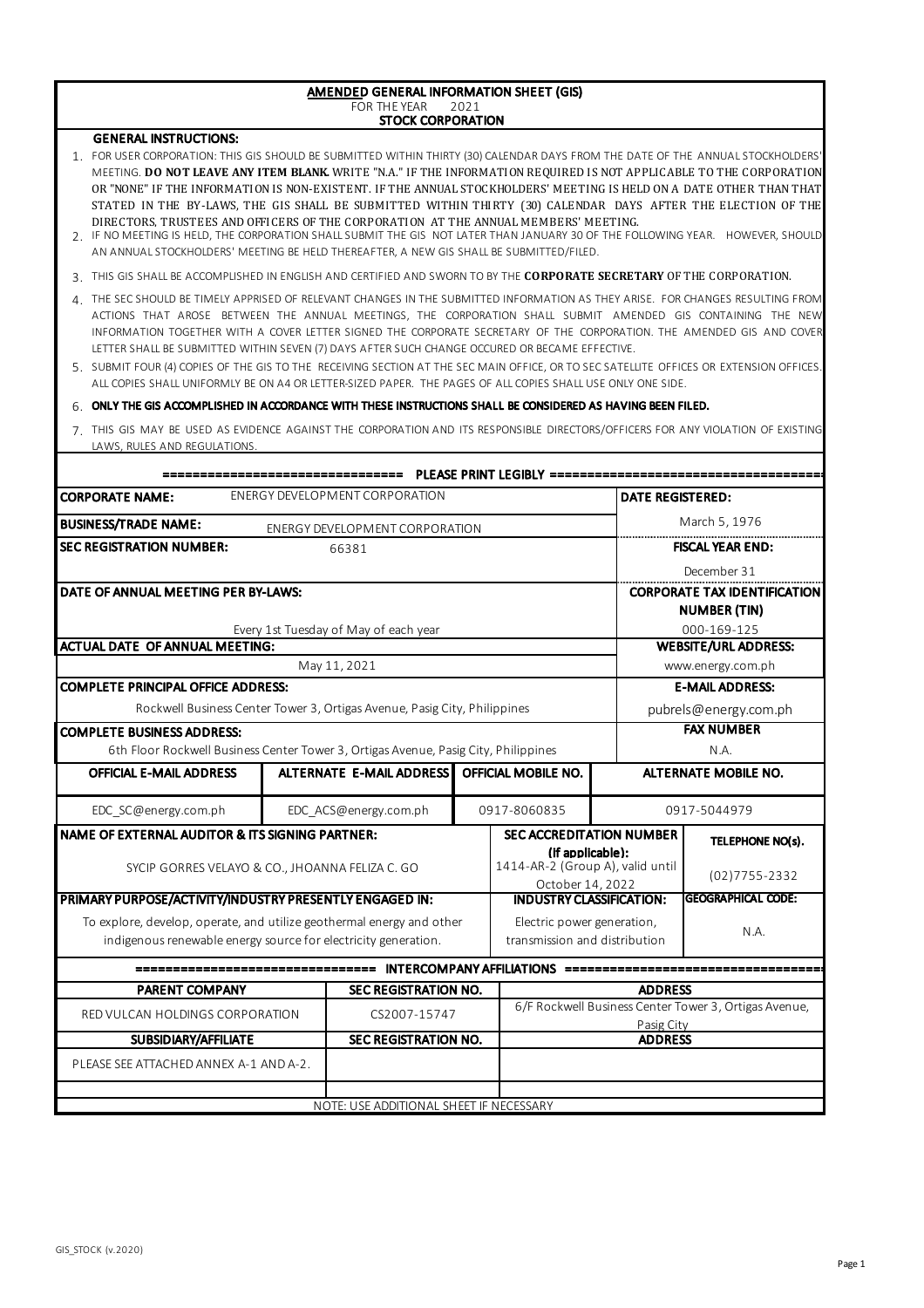| <b>AMENDED GENERAL INFORMATION SHEET</b><br><b>STOCK CORPORATION</b>                          |                                                                        |
|-----------------------------------------------------------------------------------------------|------------------------------------------------------------------------|
| <b>Corporate Name:</b><br><b>ENERGY DEVELOPMENT CORPORATION</b>                               |                                                                        |
| A. Is the Corporation a covered person under the Anti Money Laundering Act (AMLA), as amendec |                                                                        |
| (Rep. Acts. 9160/9164/10167/10365)                                                            | $\bigcirc$ Yes<br>© No                                                 |
|                                                                                               |                                                                        |
| Please check the appropriate box:                                                             |                                                                        |
| 1.                                                                                            |                                                                        |
| a. Banks                                                                                      | Jewelry dealers in precious metals, who, as a business, trade in<br>4. |
| b. Offshore Banking Units<br>c. Quasi-Banks                                                   | precious metals                                                        |
| d. Trust Entities                                                                             |                                                                        |
| e. Non-Stock Savings and Loan Associations                                                    |                                                                        |
| f. Pawnshops                                                                                  |                                                                        |
| g. Foreign Exchage Dealers                                                                    | Jewelry dealers in precious stones, who, as a business, trade in       |
| h. Money Changers                                                                             | 5.<br>precious stone                                                   |
| i. Remittance Agents                                                                          |                                                                        |
| j. Electronic Money Issuers                                                                   |                                                                        |
| k. Financial Institutions which Under Special Laws are subject to Bangko                      |                                                                        |
| Sentral ng Pilipinas' (BSP) supervision and/or regulation, including their                    | Company service providers which, as a business, provide any            |
| subsidiaries and affiliates                                                                   | 6.<br>of the following services to third parties:                      |
| 2.                                                                                            |                                                                        |
| a. Insurance Companies                                                                        |                                                                        |
| b. Insurance Agents                                                                           | a. acting as a formation agent of juridical persons                    |
| c. Insurance Brokers                                                                          | b. acting as (or arranging for another person to act as) a             |
| d. Professional Reinsurers                                                                    | director or corporate secretary of a company, a partner of a           |
| e. Reinsurance Brokers                                                                        | partnership, or a similar position in relation to other juridical      |
| f. Holding Companies                                                                          | persons                                                                |
| g. Holding Company Systems<br>h. Pre-need Companies                                           | c. providing a registered office, business address or                  |
| i. Mutual Benefit Association                                                                 | accommodation, correspondence or administrative address                |
| j. All Other Persons and entities supervised and/or regulated by the Insurance                | for a company, a partnership or any other legal person or              |
| Commission (IC)                                                                               | arrangement                                                            |
| 3.                                                                                            |                                                                        |
| a. Securities Dealers                                                                         | d. acting as (or arranging for another person to act as) a             |
| b. Securities Brokers                                                                         | nominee shareholder for another person                                 |
| c. Securities Salesman                                                                        | 7.<br>Persons who provide any of the following services:               |
|                                                                                               |                                                                        |
| d. Investment Houses<br>e. Investment Agents and Consultants                                  | a. managing of client money, securities or other assets                |
| f. Trading Advisors                                                                           | b. management of bank, savings or securities accounts                  |
| g. Other entities managing Securities or rendering similar services                           |                                                                        |
| h. Mutual Funds or Open-end Investment Companies                                              | c. organization of contributions for the creation, operation or        |
| i. Close-end Investment Companies                                                             | management of companies                                                |
| j. Common Trust Funds or Issuers and other similar entities                                   |                                                                        |
| k. Transfer Companies and other similar entities                                              | d. creation, operation or management of juridical persons or           |
| I. Other entities administering or otherwise dealing in currency, commodities                 | arrangements, and buying and selling business entities                 |
| or financial derivatives based there on                                                       |                                                                        |
| m. Entities administering of otherwise dealing in valuable objects                            | 8.<br>None of the above<br>$\cdot$                                     |
| n. Entities administering or otherwise dealing in cash Substitutes and other                  | Describe<br>Electric power generation, transmission and distribution.  |
| similar monetary instruments or property supervised and/or regulated by the                   | nature of                                                              |
| Securities and Exchange Commission (SEC)                                                      | business:                                                              |
| B. Has the Corporation complied with the requirements on Customer Due Diligence (CDD) or Know |                                                                        |
| Your Customer (KYC), record-keeping, and submission of reports under the AMLA, as amended,    | C Yes<br>ে No                                                          |
| since the last filing of its GIS?                                                             |                                                                        |
|                                                                                               |                                                                        |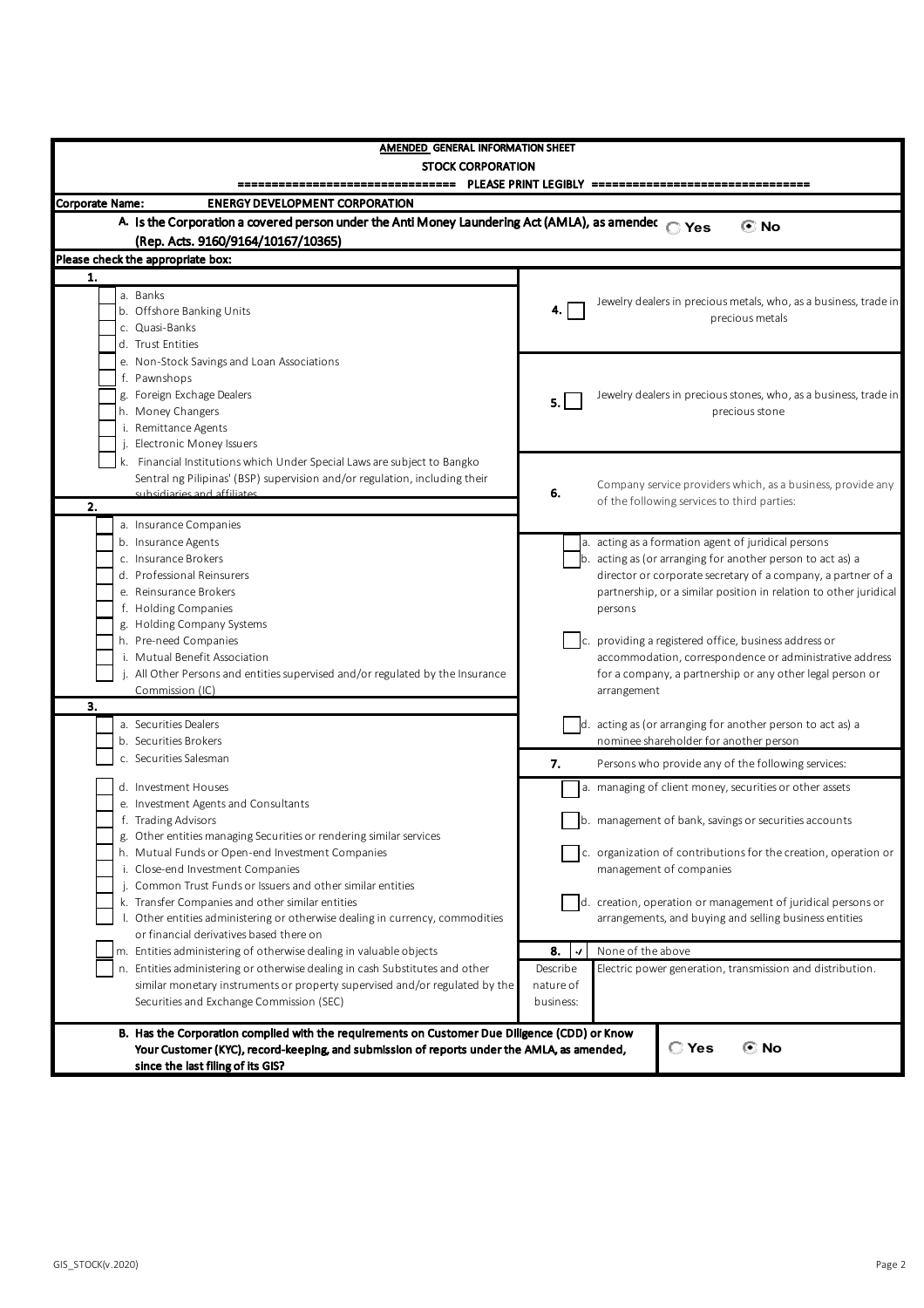STOCK CORPORATION

### ==================================== PLEASE PRINT LEGIBLY ==================================

#### CORPORATE NAME: ENERGY DEVELOPMENT CORPORATION CAPITAL STRUCTURE (as of June 30, 2021) AUTHORIZED CAPITAL STOCK PAR/STATED VALUE AMOUNT (PhP) TYPE OF SHARES \* NUMBER OF SHARES (No. of shares X Par/Stated Value)  $COMMON$  27,000,000,000,000 1.00 27,000,000,000.00 U<u>disitional</u><br>VOTING PREF.<br>Motional and a material 15,000,000,000 0.01  $-150,000,000.00$ N<u>ON VOTING</u><br>N<u>ON VOTING</u>  $-222222222222222222$ 300,000,000 10.00 TOTAL 42,300,000,000 TOTAL P 30,150,000,000.00 SUBSCRIBED CAPITAL NUMBER OF FILIPINO NO. OF STOCK-SHARES IN THE TYPE OF SHARES \* NUMBER OF SHARES PAR/STATED VALUE AMOUNT (PhP) | % OF OWNERSHIP HOLDERS HANDS OF THE PUBLIC \*\* 933 7,806,698,624 1.00 7,806,698,624.00 29.54% COMMON VOTING PREF 1 9,375,000,000 0.01 93,750,000.00 35.48% NON VOTING\_\_\_\_\_ 0 0 10.00 0.00 0.00% TOTAL 17,181,698,624 TOTAL **1** TOTAL P 7,900,448,624.00 65.02% NUMBER OF F O R E I G N NO. OF STOCK-SHARES IN THE (INDICATE BY **PAR/STATED VALUE AMOUNT (PhP)** 96 OF OWNERSHIP HOLDERS 17,181,698,624 TYPE OF SHARES \* HANDS OF THE NATIONALITY) PUBLIC \*\* DUTCH 1 COMMON 9,226,249,810 1.00 9,226,249,810.00 34.92% BRITISH 5 COMMON 6,272,791 1.00 6,272,791.00 0.02% AMERICAN 8 COMMON 4,126,591 1.00 4,126,591.00 0.02% OTHERS | 40 | COMMON | 5,223,005 | 1.00 | 5,223,005.00 | 5,223,005.00 | 0.02% Percentage of Foreign Equity : TOTAL 9,241,872,197 TOTAL 1 TOTAL P 9,241,872,197.00 9,241,872,197.00 9,241,872,197.00 100.00% TOTAL SUBSCRIBED P 17,142,320,821.00 PAID-UP CAPITAL NO. OF STOCK-F I L I P I N O TYPE OF SHARES \* PAR/STATED VALUE NUMBER OF SHARES \* NUMBER OF SHARES NUMBER OF SHARES PARYSTATED VALUE NUMBER AMOUNT (PhP) WE OF OWNERSHIP 933 COMMON 7,806,698,624 1.00 7,806,698,624.00 29.54% 1 VOTING PREF 9,375,000,000 0.01 93,750,000.00 35.48% 0 NON VOTING PREF 0 10.00 0.00 0.00% <u>----------- ----</u>.  $- - - - - - - - - - - - -$ \_\_\_\_\_\_\_\_\_\_\_\_\_\_\_\_\_\_\_\_\_ ---------------------------TOTAL 17,181,698,624 TOTAL P 7,900,448,624.00 65.02% FOREIGN NO. OF STOCK-TYPE OF SHARES \* PAR/STATED VALUE (INDICATE BY NUMBER OF SHARES \* NUMBER OF SHARES NUMBER OF SHARES PARYSTATED VALUE NUMBER AMOUNT (PhP) WE OF OWNERSHIP **NATIONALITY)**<br> **DUTCH** DUTCH 1 COMMON 9,226,249,810 1.00 9,226,249,810.00 34.92% BRITISH 5 COMMON 6,272,791 1.00 6,272,791.00 0.02% AMERICAN 8 COMMON 4,126,591 1.00 4,126,591.00 0.02% OTHERS | 40 COMMON | <sub>\_\_\_\_\_\_</sub>\_\_5,223,005 | 1.00 | 5,223,005.00 | 5,223,005.00 | 0.02% TOTAL 9,241,872,197 TOTAL P 9,241,872,197.00 34.98% **TOTAL PAID-UP**  \*\*\*17,142,320,821.00 100.00% NOTE: USE ADDITIONAL SHEET IF NECESSARY Common, Preferred or other classification Other than Directors, Officers, Shareholders owning 10% of outstanding shares.

This does not include Additional Paid In Capital (APIC) in the amount of Php8,715,108,000.00.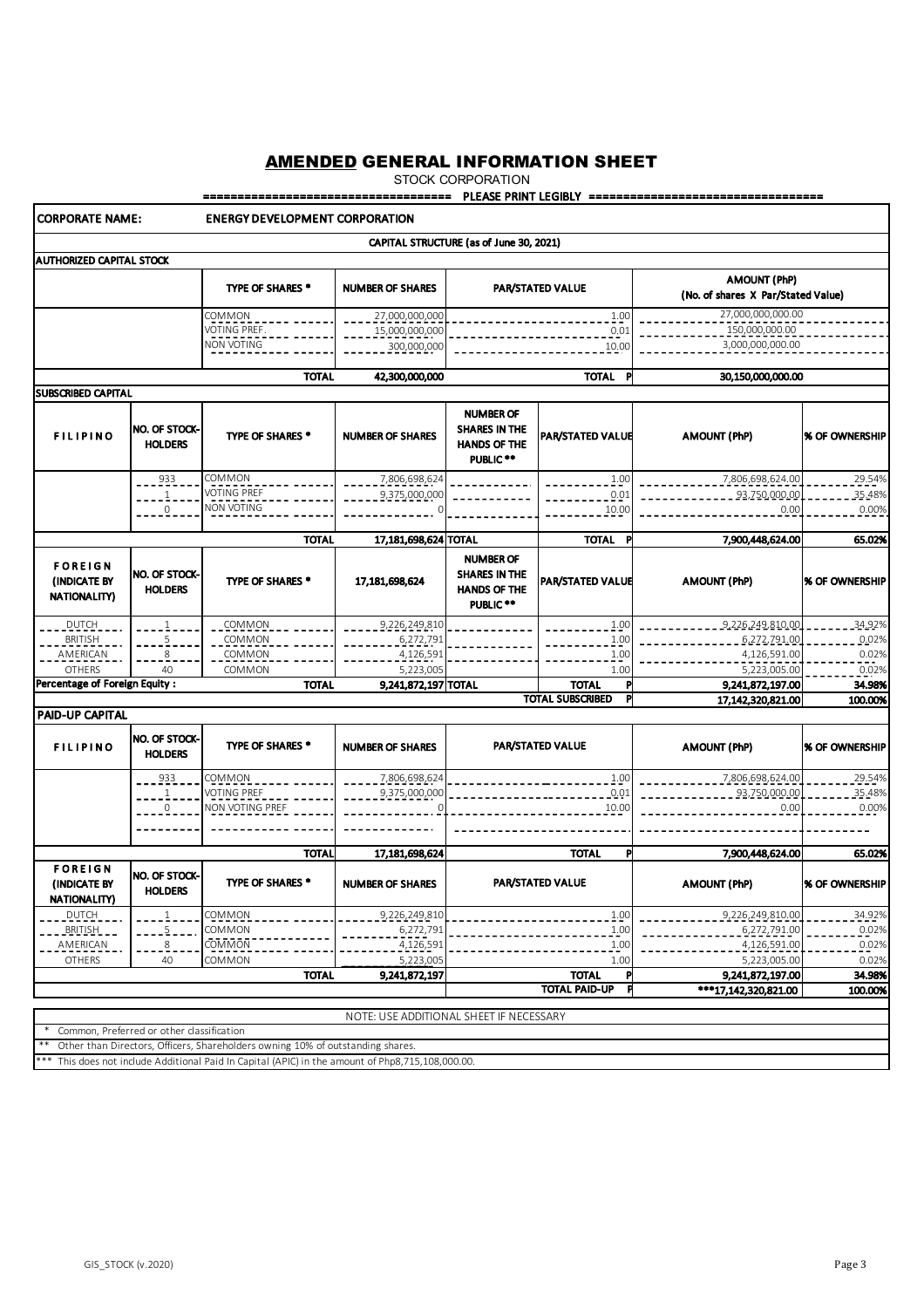|                      | יוטוואט זעטע טענט<br>PLEASE PRINT LEGIBLY<br>============                                                        |                    |             |              |               |                               |                                        |                                                |                           |  |  |
|----------------------|------------------------------------------------------------------------------------------------------------------|--------------------|-------------|--------------|---------------|-------------------------------|----------------------------------------|------------------------------------------------|---------------------------|--|--|
|                      | <b>CORPORATE NAME:</b><br><b>ENERGY DEVELOPMENT CORPORATION</b>                                                  |                    |             |              |               |                               |                                        |                                                |                           |  |  |
| DIRECTORS / OFFICERS |                                                                                                                  |                    |             |              |               |                               |                                        |                                                |                           |  |  |
|                      | NAME/CURRENT RESIDENTIAL ADDRESS                                                                                 | <b>NATIONALITY</b> | <b>INCR</b> | <b>BOARD</b> | <b>GENDER</b> | <b>STOCK</b><br><b>HOLDER</b> | <b>OFFICER</b>                         | EXEC. COMM.                                    | TAX IDENTIFICATION NUMBER |  |  |
|                      | 1. FEDERICO R. LOPEZ<br>Rizal Tower, Rockwell Center,<br>Makati City                                             | Filipino           | N           | C            | Μ             | Υ                             | Chairman & CEO                         | NCC/C, CSR/C, RPT/M,<br>OpsCom/M               | 102-829-522               |  |  |
|                      | 2. RICHARD B. TANTOCO<br>Gloriosa St., Dasmariñas Village, Makati City                                           | Filipino           | N           | M            | M             | Y                             | President & COO                        | CSR/M, RPT/M, OpsCom/M                         | 106-217-748               |  |  |
|                      | 3. FRANCIS GILES B. PUNO<br>Aries Street, Bel-Air Village III, Makati City                                       | Filipino           | N           | M            | M             | Y                             | N.A.                                   | NCC/M, AGC/M, RMC/C,<br>RPT/M, OpsCom/M        | 910-435-875               |  |  |
|                      | 4. JOAQUIN E. QUINTOS IV<br>North Tower, Pacific Plaza Tower, Fort<br>Bonifacio, Taguig City                     | Filipino           | N           | M            | M             | Y                             | N.A.                                   | NCC/M, AGC/M, RMC/M,<br>CSR/M, RPT/M, OpsCom/M | 129-457-153               |  |  |
| 5.                   | JONATHAN C. RUSSELL<br>Rizal Tower, Rockwell Center,<br>Makati City                                              | British            | N           | M            | M             | Y                             | N.A.                                   | AGC/M, RMC/M, RPT/M,<br>OpsCom/M, HSE/M        | 202-607-163               |  |  |
| 6.                   | DAVID ANDREW BALDWIN<br>Gladswood Gardens, Double Bay, NSW, 2028<br>Australia                                    | Australian         | N           | M            | Μ             | Y                             | N.A.                                   | CSR/M, OpsCom/M, HSE/M                         | 912-475-216               |  |  |
|                      | 7. CHRISTOPHER LOW EU SUN<br>St. Patrick's Road, #02-16 Grand Duchess at<br>St. Patricks's, Singapore            | Malaysian          | N           | M            | M             | Y                             | N.A.                                   | NCC/M, AGC/M, RMC/M,<br>RPT/M                  | 471-235-392               |  |  |
|                      | 8. ANG ENG SENG<br>91 Kellock Road #09-03 Singapore 248903                                                       | Singaporean        | N           | M            | M             | Y                             | N.A.                                   | N.A.                                           | 774-526-013               |  |  |
| 9.                   | <b>MANUEL I. AYALA</b><br>Kasiyahan Homes, 58 McKinley Road, Makati<br>City 1219                                 | Filipino           | N           | т            | Μ             | Y                             | N.A.                                   | NCC/M, AGC/C, RPT/M,                           | 904-116-013               |  |  |
|                      | 10. SEBASTIAN C. QUINIONES, JR.<br>Beverly Hills Ave., Beverly Hills Subd. Brgy.<br>Beverly Hills, Antipolo City | Filipino           | N           |              | Μ             | Y                             | N.A.                                   | AGC/M, RPT/M, HSE/C                            | 114-026-445               |  |  |
|                      | 11. TERESA GRACE SOCORRO G. LARA<br>Hidalgo Place, Hidalgo Drive, Rockwell,<br>Poblacion, Makati City            | Filipino           | N           | $\mathbf{I}$ | F.            | Y                             | N.A.                                   | AGC/M, CSR/M, RPT/C,                           | 123-266-625               |  |  |
|                      | 12. OSCAR M. LOPEZ<br>Notre Dame St., Wack Wack Village,<br>Mandaluyong City                                     | Filipino           | N           | N.A.         | Μ             | Y                             | CHAIRMAN<br><b>EMERITUS</b>            | N.A.                                           | 102-829-530               |  |  |
|                      | 13. MA. ELIZABETH D. NASOL<br>Kent St., Phase 4, Filinvest Homes East,<br>Cainta, Rizal                          | Filipino           | N           | N.A.         | F.            | N                             | <b>SVP</b>                             | N.A.                                           | 119-165-039               |  |  |
|                      | 14. VICTOR EMMANUEL B. SANTOS, JR.<br>Macopa Drive, Ayala Alabang Village,<br>Muntinlupa City                    | Filipino           | N           | N.A.         | M             | Y                             | EVP & REGULATORY<br>COMPLIANCE OFFICER | N.A.                                           | 123-365-320               |  |  |
|                      | 15. LIBERATO S. VIRATA<br>North Ryde, Saint Vincent Subdivision,<br>Cabangan, Legaspi City                       | Filipino           | N           | N.A.         | M             | N                             | SVP                                    | N.A.                                           | 115-338-942               |  |  |

FOR SEX COLUMN, PUT "F" FOR FEMALE, "M" FOR MALE.

FOR BOARD COLUMN, PUT "C" FOR CHAIRMAN, "M" FOR MEMBER, "I" FOR INDEPENDENT DIRECTOR.

FOR INC'R COLUMN, PUT "Y" IF AN INCORPORATOR, "N" IF NOT. FOR STOCKHOLDER COLUMN, PUT "Y" IF A STOCKHOLDER, "N" IF NOT.

FOR OFFICER COLUMN, INDICATE PARTICULAR POSITION IF AN OFFICER, FROM VP UP INCLUDING THE POSITION OF THE TREASURER,

SECRETARY, COMPLIANCE OFFICER AND/OR ASSOCIATED PERSON.<br>FOR EXECUTIVE COMMITTEE, INDICATE "C" IF MEMBER OF THE COMPENSATION COMMITTEE: "A" FOR AUDIT COMMITTEE: "N" FOR NOMINATION<br>AND ELECTION COMMITTEE. ADDITIONALLY WRITE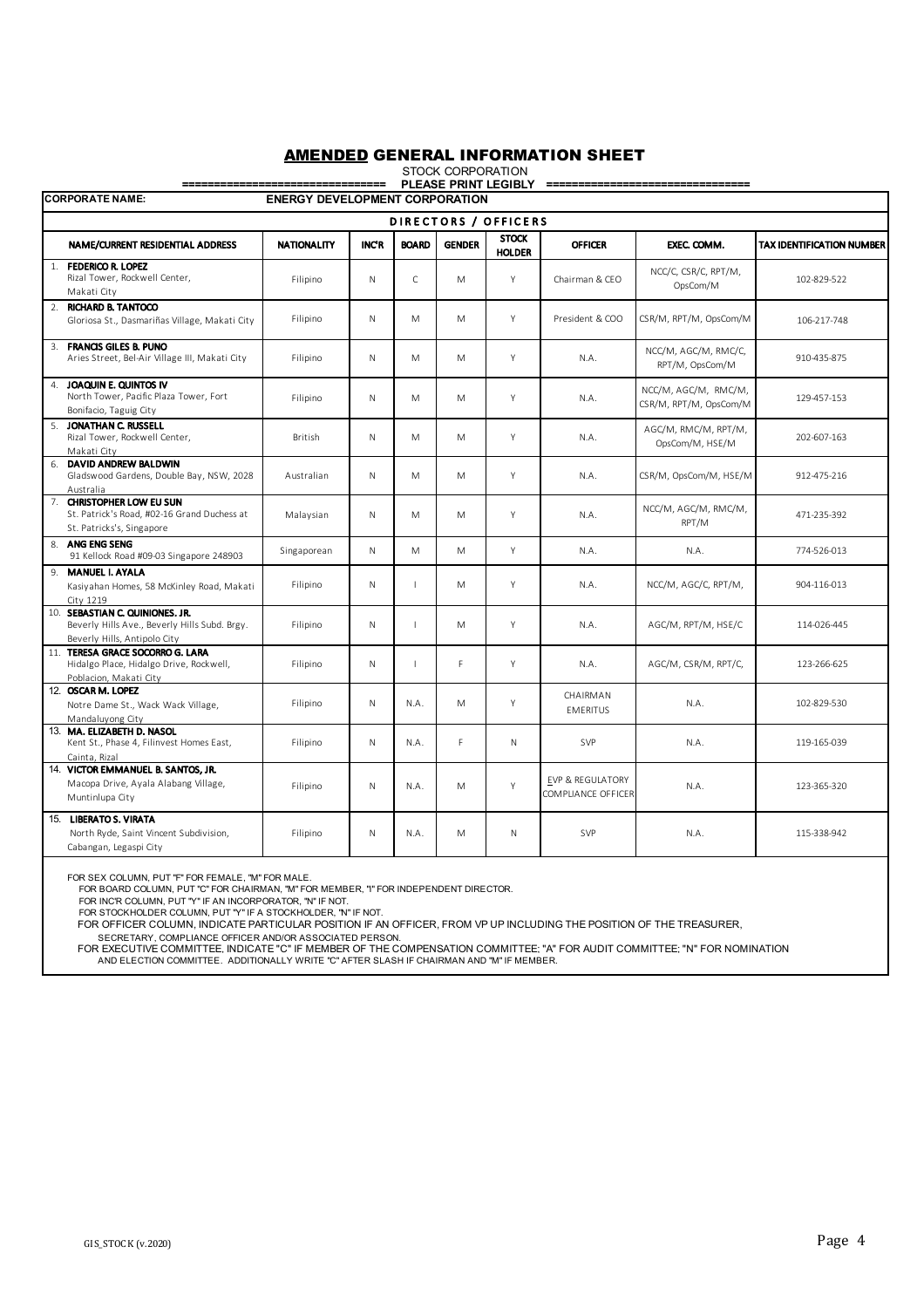| PLEASE PRINT LEGIBLY =============                                                                         |             |             |              |               |                               |                                                          |             |                                            |  |
|------------------------------------------------------------------------------------------------------------|-------------|-------------|--------------|---------------|-------------------------------|----------------------------------------------------------|-------------|--------------------------------------------|--|
| <b>CORPORATE NAME:</b><br><b>ENERGY DEVELOPMENT CORPORATION</b>                                            |             |             |              |               |                               |                                                          |             |                                            |  |
| DIRECTORS / OFFICERS                                                                                       |             |             |              |               |                               |                                                          |             |                                            |  |
| NAME/CURRENT RESIDENTIAL ADDRESS                                                                           | NATIONALITY | <b>INCR</b> | <b>BOARD</b> | <b>GENDER</b> | <b>STOCK</b><br><b>HOLDER</b> | <b>OFFICER</b>                                           | EXEC. COMM. | <b>TAX IDENTIFICATION</b><br><b>NUMBER</b> |  |
| 16. ERWIN O. AVANTE<br>Shasta St., Lexington Graden Village, 1601 Pasig<br>City                            | Filipino    | N           | N.A.         | M             | $\mathsf{N}$                  | VP & CFO/TREASURER<br>AND COMPLIANCE<br>OFFICER FOR SEC. | N.A.        | 191-518-796                                |  |
| 17. BERNADETTE ANN V. POLICARPIO<br>C. Benitez St., Brgy. Horseshoe,<br>Quezon City                        | Filipino    | N           | N.A.         | F             | $\mathsf{N}$                  | VP & CORPORATE<br>SECRETARY                              | N.A.        | 211-481-185                                |  |
| 18. ANA MARIA A. KATIGBAK-LIM<br>Socorro St., Magallanes Village,<br>Makati City                           | Filipino    | N           | N.A.         | F             | $\mathsf{N}$                  | ASST. CORPORATE<br>SECRETARY                             | N.A.        | 173-182-955                                |  |
| 19. FERDINAND B. POBLETE<br>Gil Puyat St., Mayuga BF Homes,<br>Paranague City                              | Filipino    | N           | N.A.         | M             | $\mathsf{N}$                  | VP                                                       | N.A.        | 120-145-637                                |  |
| 20. ARIEL ARMAN V. LAPUS<br>Sta. Ana Bay, Baler Bay, South Bay Garden BF<br>Homes, Paranague City          | Filipino    | N           | N.A.         | M             | $\mathsf{N}$                  | VP                                                       | N.A.        | 129-439-553                                |  |
| 21. REMAN A. CHUA<br>Cosmopolitan cor. Xavierville 2 Subd., Loyola<br>Heights, Quezon City                 | Filipino    | N           | N.A.         | M             | $\mathsf{N}$                  | VP                                                       | N.A.        | 133-165-693                                |  |
| 22. JAMES ARNOLD D. VILLAROMAN<br>Sampaguita St., Pasig City                                               | Filipino    | N           | N.A.         | M             | $\mathsf{N}$                  | VP                                                       | N.A.        | 176-807-527                                |  |
| 23. EMMANUEL C. PORTUGAL<br>Willow Place, Ferndales Homes, Brgy. Pasong Tamo,<br>Quezon City               | Filipino    | N           | N.A.         | M             | N                             | VP & CHIEF DIGITAL<br>TRANSFORMATION<br>OFFICER          | N.A.        | 129-457-104                                |  |
| 24. JAY JOEL L. SORIANO<br>Palmera Street, Valle Verde 4, Pasig City                                       | Filipino    | N           | N.A.         | M             | $\mathsf{N}$                  | VP                                                       | N.A.        | 207-516-958                                |  |
| 25. EDWIN H. ALCOBER<br>Barangay Milagro, Ormoc City, Leyte 6541                                           | Filipino    | N           | N.A.         | M             | $\mathsf{N}$                  | VP                                                       | N.A.        | 183-974-832                                |  |
| 26. JAMES E. JUMAWAN<br>GSIS Compound, Bunao, Dumaguete City, Negros<br>Oriental                           | Filipino    | N           | N.A.         | M             | $\mathsf{N}$                  | VP                                                       | N.A.        | 115-335-079                                |  |
| 27 EMETERIO T. BUSMEON<br>Angelita Townhouse, Villa Amada Subd., Daro,<br>Dumaguete City 6200              | Filipino    | N           | N.A.         | M             | $\mathsf{N}$                  | VP                                                       | N.A.        | 117-761-222                                |  |
| 28. MARIBEL A. MANLAPAZ<br>Croesus Street, Kingsville Subdivision, Barangay<br>Mayamot, Antipolo City 1870 | Filipino    | N           | N.A.         | F             | N                             | VP                                                       | N.A.        | 107-005-020                                |  |
| 29. REGINA VICTORIA J. PASCUAL<br>Chestnut St., Greenwoods Executive Village, Cainta,<br>Rizal             | Filipino    | N           | N.A.         | F             | $\mathsf{N}$                  | VP                                                       | N.A.        | 115-336-900                                |  |
| 30. GLENN L. TEE<br>General A. Natividad St., Tipas, Taguig City                                           | Filipino    | N           | N.A.         | M             | N                             | AVP & CHIEF AUDIT<br>EXECUTIVE                           | N.A.        | 153-297-386                                |  |

# STOCK CORPORATION

NSTRUCTION:

FOR SEX COLUMN, PUT "F" FOR FEMALE, "M" FOR MALE.<br>FOR BOARD COLUMN, PUT "'C" FOR CHAIRMAN, "M" FOR MEMBER, "I" FOR INDEPENDENT DIRECTOR.<br>FOR INC'R COLUMN, PUT "Y" IF AN INCORPORATOR, "N" IF NOT.<br>FOR STOCKHOLDER COLUMN, PUT

SECRETARY, COMPLIANCE OFFICER AND/OR ASSOCIATED PERSON.

FOR EXECUTIVE COMMITTEE, INDICATE "C" IF MEMBER OF THE COMPENSATION COMMITTEE; "A" FOR AUDIT COMMITTEE; "N" FOR NOMINATION

AND ELECTION COMMITTEE. ADDITIONALLY WRITE "C" AFTER SLASH IF CHAIRMAN AND "M" IF MEMBER.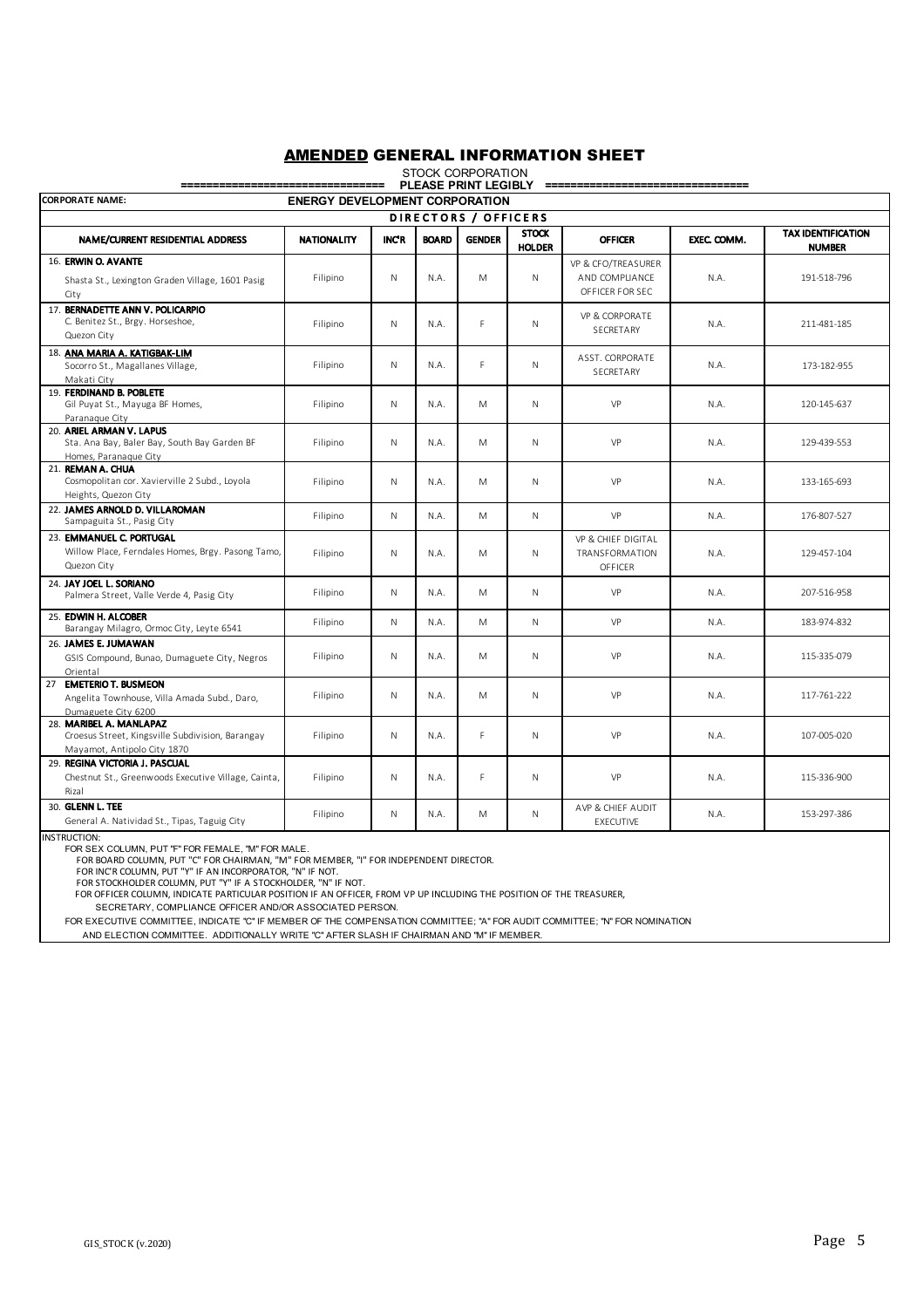### AMENDED GENERAL INFORMATION SHEET STOCK CORPORATION

| ==================================<br>PLEASE PRINT LEGIBLY ================================                                                                                                                                                                                                                                                                                                                           |                    |       |              |               |                               |                                               |             |                                            |  |
|-----------------------------------------------------------------------------------------------------------------------------------------------------------------------------------------------------------------------------------------------------------------------------------------------------------------------------------------------------------------------------------------------------------------------|--------------------|-------|--------------|---------------|-------------------------------|-----------------------------------------------|-------------|--------------------------------------------|--|
| <b>CORPORATE NAME:</b><br><b>ENERGY DEVELOPMENT CORPORATION</b>                                                                                                                                                                                                                                                                                                                                                       |                    |       |              |               |                               |                                               |             |                                            |  |
| DIRECTORS / OFFICERS                                                                                                                                                                                                                                                                                                                                                                                                  |                    |       |              |               |                               |                                               |             |                                            |  |
| NAME/CURRENT RESIDENTIAL ADDRESS                                                                                                                                                                                                                                                                                                                                                                                      | <b>NATIONALITY</b> | INC'R | <b>BOARD</b> | <b>GENDER</b> | <b>STOCK</b><br><b>HOLDER</b> | <b>OFFICER</b>                                | EXEC. COMM. | <b>TAX IDENTIFICATION</b><br><b>NUMBER</b> |  |
| 31. RYAN Z. VELASCO<br>Xavier St., San Juan City                                                                                                                                                                                                                                                                                                                                                                      | Filipino           | N     | N.A.         | M             | $\mathsf{N}$                  | AVP & CORPORATE<br><b>INFORMATION OFFICER</b> | N.A.        | 203-433-398                                |  |
| 32. JENNIFER JOY S. SANTOS<br>The Alexandra Condominium, 29 Meralco Avenue,<br>Ortigas Center, Pasig City 1605                                                                                                                                                                                                                                                                                                        | Filipino           | N     | N.A.         | $\mathsf F$   | $\mathsf{N}$                  | <b>CHIEF</b><br>TRANSFORMATION<br>OFFICER     | N.A.        | 112-218-826                                |  |
| 33. - NOTHING FOLLOWS-                                                                                                                                                                                                                                                                                                                                                                                                |                    |       |              |               |                               |                                               |             |                                            |  |
| 34.                                                                                                                                                                                                                                                                                                                                                                                                                   |                    |       |              |               |                               |                                               |             |                                            |  |
| 35.                                                                                                                                                                                                                                                                                                                                                                                                                   |                    |       |              |               |                               |                                               |             |                                            |  |
| 36.                                                                                                                                                                                                                                                                                                                                                                                                                   |                    |       |              |               |                               |                                               |             |                                            |  |
| 37.                                                                                                                                                                                                                                                                                                                                                                                                                   |                    |       |              |               |                               |                                               |             |                                            |  |
| 38.                                                                                                                                                                                                                                                                                                                                                                                                                   |                    |       |              |               |                               |                                               |             |                                            |  |
| 39.                                                                                                                                                                                                                                                                                                                                                                                                                   |                    |       |              |               |                               |                                               |             |                                            |  |
| 40.                                                                                                                                                                                                                                                                                                                                                                                                                   |                    |       |              |               |                               |                                               |             |                                            |  |
| 41                                                                                                                                                                                                                                                                                                                                                                                                                    |                    |       |              |               |                               |                                               |             |                                            |  |
| 42.                                                                                                                                                                                                                                                                                                                                                                                                                   |                    |       |              |               |                               |                                               |             |                                            |  |
| 43.                                                                                                                                                                                                                                                                                                                                                                                                                   |                    |       |              |               |                               |                                               |             |                                            |  |
| 44.                                                                                                                                                                                                                                                                                                                                                                                                                   |                    |       |              |               |                               |                                               |             |                                            |  |
| 45.                                                                                                                                                                                                                                                                                                                                                                                                                   |                    |       |              |               |                               |                                               |             |                                            |  |
| <b>INSTRUCTION:</b><br>FOR SEX COLUMN, PUT "F" FOR FEMALE, "M" FOR MALE.<br>FOR BOARD COLUMN, PUT "C" FOR CHAIRMAN, "M" FOR MEMBER, "I" FOR INDEPENDENT DIRECTOR.<br>FOR INC'R COLUMN, PUT "Y" IF AN INCORPORATOR, "N" IF NOT.<br>FOR STOCKHOLDER COLUMN, PUT "Y" IF A STOCKHOLDER, "N" IF NOT.<br>EOR OFFICER COLUMN, INDICATE PARTICULAR POSITION IF AN OFFICER, FROM VP UP INCLUDING THE POSITION OF THE TREASURER |                    |       |              |               |                               |                                               |             |                                            |  |

FOR OFFICER COLUMN, INDICATE PARTICULAR POSITION IF AN OFFICER, FROM VP UP INCLUDING THE POSITION OF THE TREASURER, SECRETARY, COMPLIANCE OFFICER AND/OR ASSOCIATED PERSON.

FOR EXECUTIVE COMMITTEE, INDICATE "C" IF MEMBER OF THE COMPENSATION COMMITTEE; "A" FOR AUDIT COMMITTEE; "N" FOR NOMINATION

AND ELECTION COMMITTEE. ADDITIONALLY WRITE "C" AFTER SLASH IF CHAIRMAN AND "M" IF MEMBER.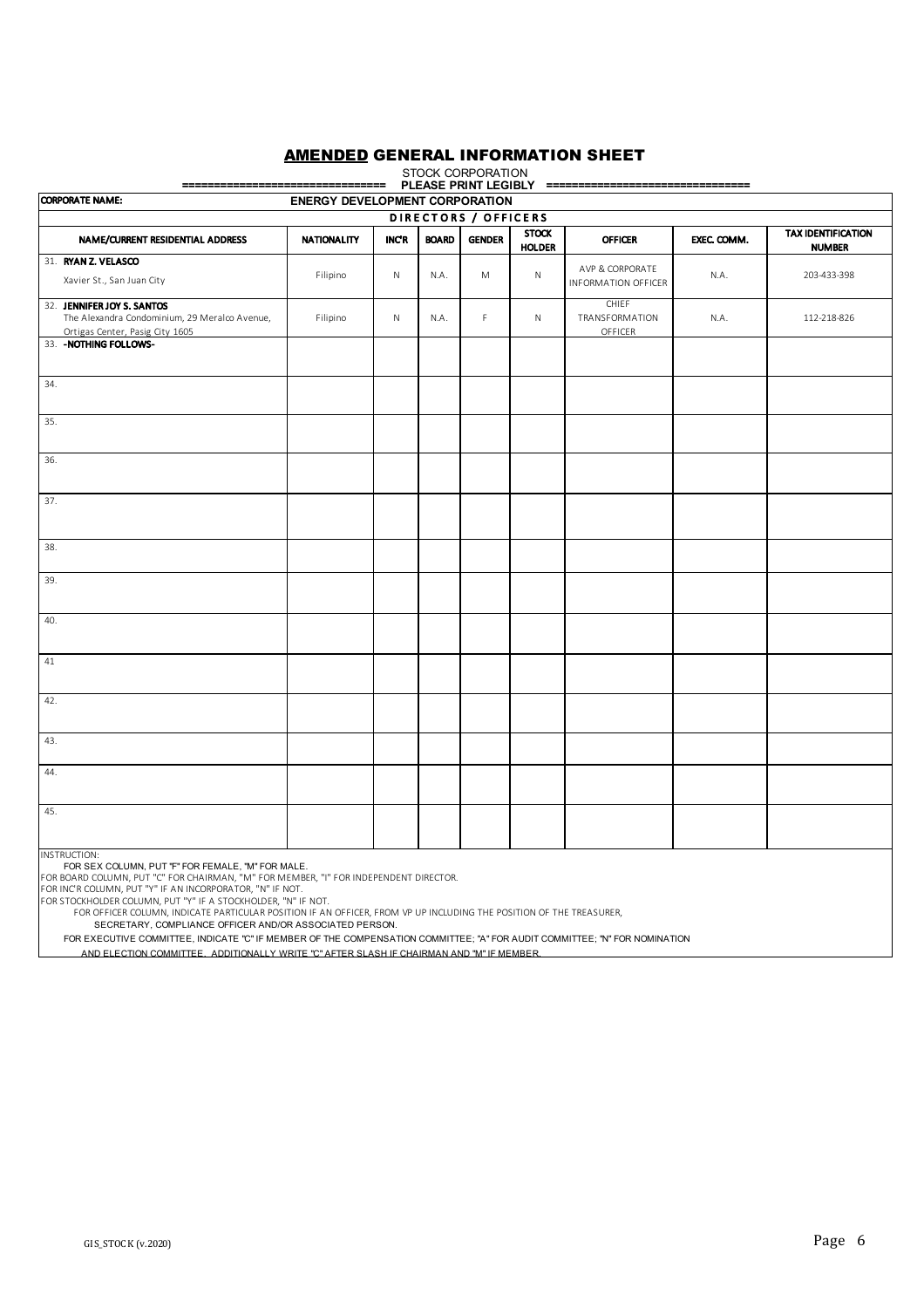STOCK CORPORATION

| PLEASE PRINT LEGIBLY ==================================<br>--------------------------------                          |                                         |                |                                                 |                            |                                                          |                                            |  |  |  |  |
|----------------------------------------------------------------------------------------------------------------------|-----------------------------------------|----------------|-------------------------------------------------|----------------------------|----------------------------------------------------------|--------------------------------------------|--|--|--|--|
| <b>CORPORATE NAME:</b><br><b>ENERGY DEVELOPMENT CORPORATION</b>                                                      |                                         |                |                                                 |                            |                                                          |                                            |  |  |  |  |
| TOTAL NUMBER OF STOCKHOLDERS:                                                                                        | <b>COMMON - 987:</b><br><b>PREF - 1</b> |                |                                                 |                            | NO. OF STOCKHOLDERS WITH 100 OR MORE SHARES EACH:<br>889 |                                            |  |  |  |  |
| TOTAL ASSETS BASED ON LATEST AUDITED FINANCIAL STATEMENTS:<br>Php146,318,821,454.00                                  |                                         |                |                                                 |                            |                                                          |                                            |  |  |  |  |
|                                                                                                                      |                                         |                | STOCKHOLDER'S INFORMATION (as of June 30, 2021) |                            |                                                          |                                            |  |  |  |  |
|                                                                                                                      |                                         |                | <b>SHARES SUBSCRIBED</b>                        |                            |                                                          |                                            |  |  |  |  |
| NAME, NATIONALITY AND CURRENT RESIDENTIAL<br><b>ADDRESS</b>                                                          | <b>TYPE</b>                             | <b>NUMBER</b>  | <b>AMOUNT</b><br>(PhP)                          | % OF OWNER-<br><b>SHIP</b> | <b>AMOUNT PAID</b><br>(PhP)                              | <b>TAX IDENTIFICATION</b><br><b>NUMBER</b> |  |  |  |  |
| 1 RED VULCAN HOLDINGS CORPORATION                                                                                    | $\mathsf{C}$                            | 7,500,000,000  | 7,500,000,000.00                                |                            |                                                          |                                            |  |  |  |  |
| <b>FILIPINO</b><br>6th Floor Rockwell Business Center                                                                | P                                       | 9,375,000,000  | 93,750,000.00                                   | 63.863%                    | 7,593,750,000.00                                         | 006-890-575                                |  |  |  |  |
| Tower 3, Ortigas Avenue,<br>Pasig City 1604                                                                          | <b>TOTAL</b>                            | 16,875,000,000 | 7,593,750,000.00                                |                            |                                                          |                                            |  |  |  |  |
| 2. PHILIPPINES RENEWABLE ENERGY HOLDINGS<br><b>CORPORATION</b><br><b>DUTCH</b>                                       | $\mathsf{C}$                            | 9,226,249,810  | 9,226,249,810.00                                |                            |                                                          |                                            |  |  |  |  |
| Level 22-6750 Office Tower Ayala Avenue, Ayala                                                                       |                                         |                |                                                 | 34.917%                    | 9,226,249,810.00                                         | 009-756-055                                |  |  |  |  |
| Center, Brgy. San Lorenzo,                                                                                           | <b>TOTAL</b>                            | 9,226,249,810  | 9,226,249,810.00                                |                            |                                                          |                                            |  |  |  |  |
| 3. FIRST GEN CORPORATION<br><b>FILIPINO</b><br>6th Floor Rockwell Business Center                                    | $\sqrt{ }$                              | 148.910.559    | 148.910.559.00                                  | 0.564%                     | 148,910,559.00                                           | 202-464-633                                |  |  |  |  |
| Tower 3, Ortigas Avenue,                                                                                             | <b>TOTAL</b>                            | 148,910,559    | 148,910,559.00                                  |                            |                                                          |                                            |  |  |  |  |
| Pasig City 1604<br>4. NORTHERN TERRACOTTA POWER CORPORATION<br><b>FILIPINO</b><br>6th Floor Rockwell Business Center | $\mathsf C$                             | 148,092,918    | 148,092,918.00                                  | 0.560%                     | 148,092,918.00                                           | 007-868-500                                |  |  |  |  |
| Tower 3, Ortigas Avenue,<br>Pasig City 1604                                                                          | <b>TOTAL</b>                            | 148,092,918    | 148,092,918.00                                  |                            |                                                          |                                            |  |  |  |  |
| 5. GOLDMAN SACHS INTERNATIONAL<br><b>BRITISH</b><br>Plumtree Court, 25 Shoe Lane, London EC4A 4AP UK                 | $\mathsf C$                             | 6,265,779      | 6,265,779.00                                    | 0.024%                     | 6,265,779.00                                             | <b>NONE</b>                                |  |  |  |  |
|                                                                                                                      | <b>TOTAL</b>                            | 6,265,779      | 6,265,779.00                                    |                            |                                                          |                                            |  |  |  |  |
| 6. BOSTON COMMON INTERNATIONAL SUSTAINABLE<br><b>CLIMATE FUND, LLC</b>                                               | $\mathcal{C}$                           | 3,317,800      | 3,317,800.00                                    |                            |                                                          |                                            |  |  |  |  |
| AMERICAN<br>200 State Street, 7th Floor, Boston, MA02109                                                             |                                         |                |                                                 | 0.013%                     | 3,317,800.00                                             | <b>NONE</b>                                |  |  |  |  |
|                                                                                                                      | <b>TOTAL</b>                            | 3,317,800      | 3,317,800.00                                    |                            |                                                          |                                            |  |  |  |  |
| 7. PCD NOMINEE CORPORATION<br><b>FILIPINO</b><br>PDS Group 29/F BDO Equitable Tower 8751 Paseo de                    | $\mathsf C$                             | 2,247,657      | 2,247,657.00                                    | 0.009%                     | 2,247,657.00                                             | 004-774-849                                |  |  |  |  |
| Roxas, Makati City 1226                                                                                              | <b>TOTAL</b>                            | 2,247,657      | 2.247.657.00                                    |                            |                                                          |                                            |  |  |  |  |
| TOTAL AMOUNT OF SUBSCRIBED CAPITAL                                                                                   |                                         |                | 99.95%<br>17,128,834,523.00                     |                            |                                                          |                                            |  |  |  |  |
|                                                                                                                      | TOTAL AMOUNT OF PAID-UP CAPITAL         |                |                                                 |                            |                                                          |                                            |  |  |  |  |

INSTRUCTION: SPECIFY THE TOP 20 STOCKHOLDERS AND INDICATE THE REST AS OTHERS

*Note: For PDTC Nominee included in the list, please indicate further the beneficial owners owning more than 5% of any class of the company's voting securities. Attach separate sheet, if necessary.*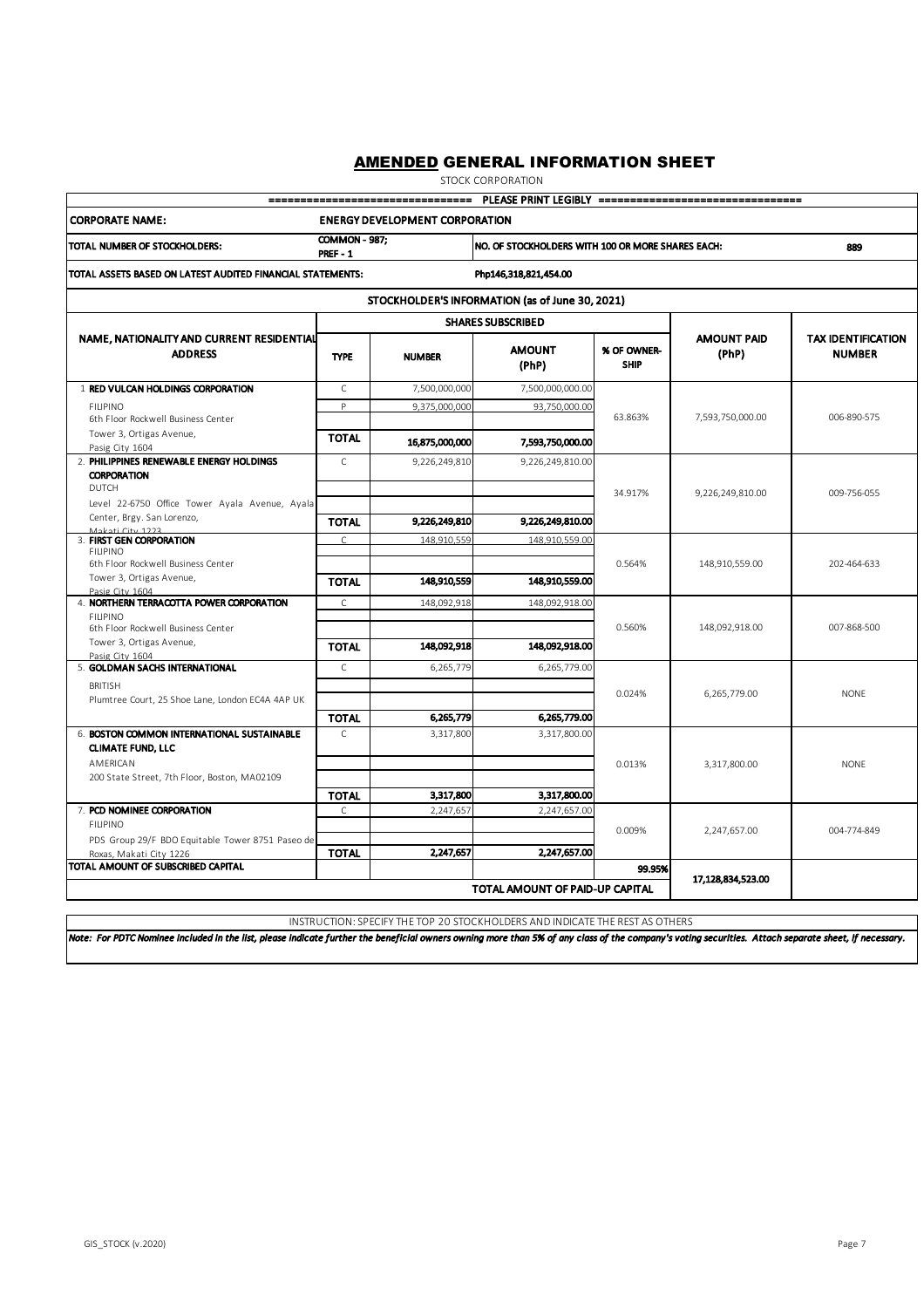STOCK CORPORATION

|                                                                                                          |                                            | -------------------------------- |                                                          |                            | PLEASE PRINT LEGIBLY ================================== |                                            |  |  |
|----------------------------------------------------------------------------------------------------------|--------------------------------------------|----------------------------------|----------------------------------------------------------|----------------------------|---------------------------------------------------------|--------------------------------------------|--|--|
| <b>CORPORATE NAME:</b><br><b>ENERGY DEVELOPMENT CORPORATION</b>                                          |                                            |                                  |                                                          |                            |                                                         |                                            |  |  |
| TOTAL NUMBER OF STOCKHOLDERS:                                                                            | <b>COMMON - 987;</b><br>PREF-1             |                                  | NO. OF STOCKHOLDERS WITH 100 OR MORE SHARES EACH:<br>889 |                            |                                                         |                                            |  |  |
| TOTAL ASSETS BASED ON LATEST AUDITED FINANCIAL STATEMENTS:                                               |                                            |                                  |                                                          |                            |                                                         |                                            |  |  |
|                                                                                                          |                                            |                                  | STOCKHOLDER'S INFORMATION (as of June 30, 2021)          |                            |                                                         |                                            |  |  |
|                                                                                                          |                                            |                                  | <b>SHARES SUBSCRIBED</b>                                 |                            |                                                         |                                            |  |  |
| NAME, NATIONALITY AND CURRENT<br><b>RESIDENTIAL ADDRESS</b>                                              | <b>TYPE</b>                                | <b>NUMBER</b>                    | <b>AMOUNT</b><br>(PhP)                                   | % OF OWNER-<br><b>SHIP</b> | <b>AMOUNT PAID</b><br>(PhP)                             | <b>TAX IDENTIFICATION</b><br><b>NUMBER</b> |  |  |
| 8 ELIZABETH L. BENGZON                                                                                   | $\mathsf C$                                | 956,000                          | 956,000.00                                               |                            |                                                         |                                            |  |  |
| <b>FILIPINO</b><br>T/G 101 MCS Tower, Chino Roces Avenue,<br>Makati City                                 | <b>TOTAL</b>                               | 956,000                          | 956,000.00                                               | 0.004%                     | 956,000.00                                              | 106-181-921                                |  |  |
| 9. HSBC MANILA OBO 000-596551-550<br><b>FOREIGN</b>                                                      |                                            | 933.298                          | 933.298.00                                               |                            |                                                         |                                            |  |  |
| HSBC Centre 3058 Fifth Ave. West, Bonifacio<br>Global City, Taguig City 163                              | <b>TOTAL</b>                               | 933,298                          | 933,298.00                                               | 0.004%                     | 933,298.00                                              | 000-504-444                                |  |  |
| 10. HSBC MANILA OBO 000-599746-550<br><b>FOREIGN</b><br>HSBC Centre 3058 Fifth Ave. West, Bonifacio      | $\mathsf{C}$                               | 849,500                          | 849,500.00                                               | 0.003%                     | 849,500.00                                              | 000-504-444                                |  |  |
| Global City, Taguig City 163                                                                             | <b>TOTAL</b>                               | 849,500                          | 849,500.00                                               |                            |                                                         |                                            |  |  |
| 11. DEUTSCHE BANK AG MANILA OBO UBS LDN IPB<br>SCA A/C 12107074001                                       | C                                          | 833,827                          | 833,827.00                                               |                            |                                                         |                                            |  |  |
| <b>FOREIGN</b><br>19F Net Quad Center 31st St. corner 4th Ave. E-                                        |                                            |                                  |                                                          | 0.003%                     | 833,827.00                                              | 178-327-903                                |  |  |
| Square Zone, Crescent Park West Bonifacio<br>Global City, Taguig City 1634                               | <b>TOTAL</b>                               | 833,827                          | 833,827.00                                               |                            |                                                         |                                            |  |  |
| 12. ROSALIND CAMARA<br><b>FILIPINO</b>                                                                   | C.                                         | 663.750                          | 663.750.00                                               | 0.003%                     | 663,750.00                                              | 942-705-130                                |  |  |
| Unit 422, South Syquia Apartments, 2021 M.H.<br>Del Pilar St., Malate, Manila 1004                       | <b>TOTAL</b>                               | 663,750                          | 663,750.00                                               |                            |                                                         |                                            |  |  |
| 13. DEUTSCHE BANK AG MANILA OBO DBTCA ADR<br>DEPT A/C 12069784000                                        | $\mathsf{C}$                               | 470,700                          | 470,700.00                                               |                            |                                                         |                                            |  |  |
| AMERICAN<br>19F Net Quad Center 31st St. corner 4th Ave. E-<br>Square Zone, Crescent Park West Bonifacio |                                            |                                  |                                                          | 0.002%                     | 470,700.00                                              | 178-327-903                                |  |  |
| Global City, Taguig City 1634                                                                            | <b>TOTAL</b>                               | 470,700                          | 470,700.00                                               |                            |                                                         |                                            |  |  |
| 14. DEUTSCHE BANK AG MANILA OBO DBLDN EQT<br>HSE A/C 12036454000<br><b>FOREIGN</b>                       | $\mathsf{C}$                               | 469,128                          | 469,128.00                                               |                            |                                                         |                                            |  |  |
| 19F Net Quad Center 31st St. corner 4th Ave. E-<br>Square Zone, Crescent Park West Bonifacio             | TOTAL                                      | 469,128                          | 469,128.00                                               | 0.002%                     | 469,128.00                                              | 178-327-903                                |  |  |
| Global City, Taguig City 1634                                                                            |                                            |                                  |                                                          |                            |                                                         |                                            |  |  |
| <b>ITOTAL AMOUNT OF SUBSCRIBED CAPITAL</b>                                                               | 99.970%<br>TOTAL AMOUNT OF PAID-UP CAPITAL | 17,134,010,726.00                |                                                          |                            |                                                         |                                            |  |  |
|                                                                                                          |                                            |                                  |                                                          |                            |                                                         |                                            |  |  |

INSTRUCTION: SPECIFY THE TOP 20 STOCKHOLDERS AND INDICATE THE REST AS OTHERS

*Note: For PDTC Nominee included in the list, please indicate further the beneficial owners owning more than 5% of any class of the company's voting securities. Attach separate sheet, if necessary.*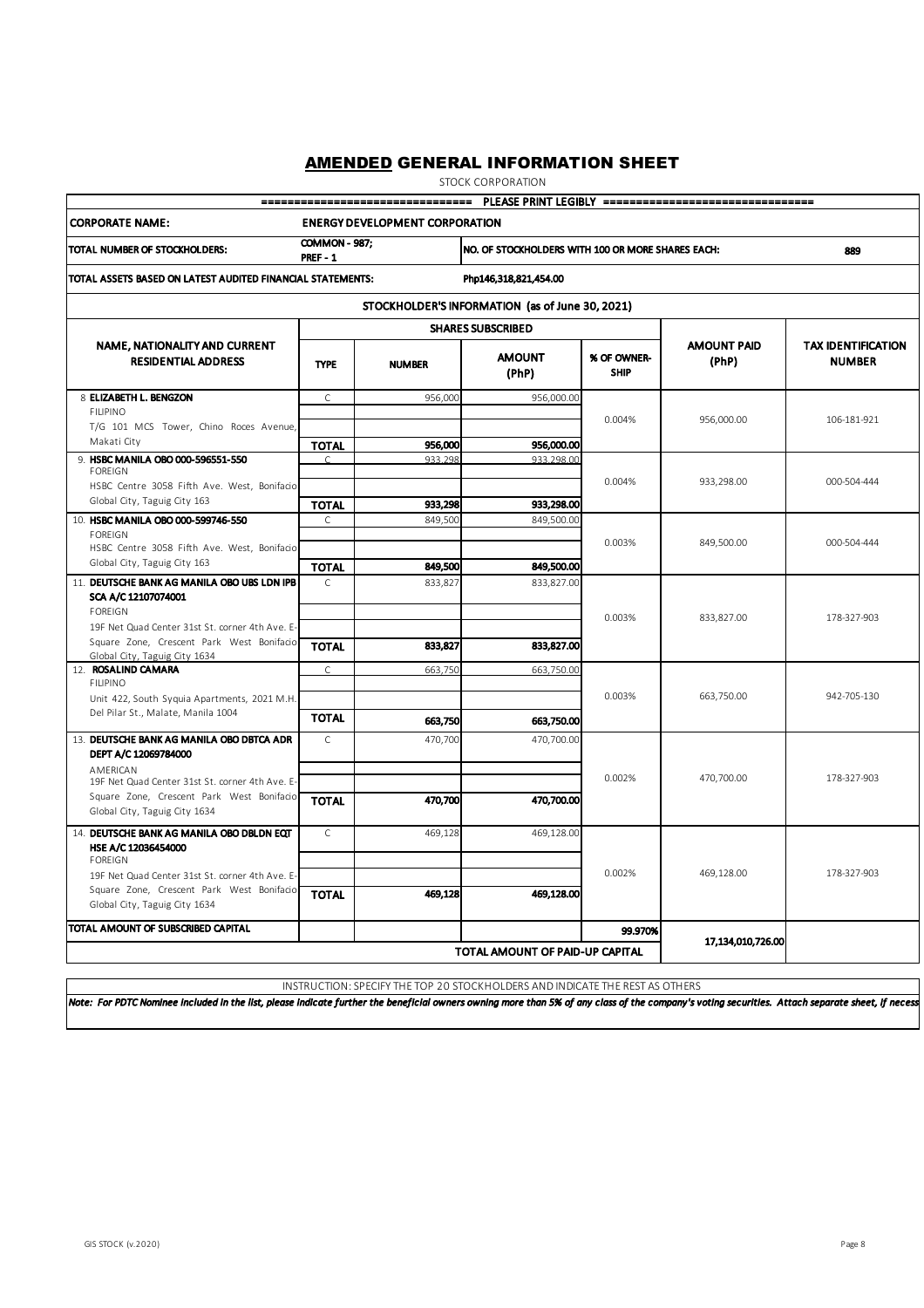STOCK CORPORATION

|                                                                                                                                                                                                                                                                                      |                                         | -------------------------------- |                                                   |                            | PLEASE PRINT LEGIBLY ================================== |                                            |  |  |  |  |
|--------------------------------------------------------------------------------------------------------------------------------------------------------------------------------------------------------------------------------------------------------------------------------------|-----------------------------------------|----------------------------------|---------------------------------------------------|----------------------------|---------------------------------------------------------|--------------------------------------------|--|--|--|--|
| <b>CORPORATE NAME:</b><br><b>ENERGY DEVELOPMENT CORPORATION</b>                                                                                                                                                                                                                      |                                         |                                  |                                                   |                            |                                                         |                                            |  |  |  |  |
| TOTAL NUMBER OF STOCKHOLDERS:                                                                                                                                                                                                                                                        | <b>COMMON - 987:</b><br><b>PREF - 1</b> |                                  | NO. OF STOCKHOLDERS WITH 100 OR MORE SHARES EACH: | 889                        |                                                         |                                            |  |  |  |  |
| TOTAL ASSETS BASED ON LATEST AUDITED FINANCIAL STATEMENTS:                                                                                                                                                                                                                           |                                         |                                  | Php146,318,821,454.00                             |                            |                                                         |                                            |  |  |  |  |
| STOCKHOLDER'S INFORMATION (as of June 30, 2021)                                                                                                                                                                                                                                      |                                         |                                  |                                                   |                            |                                                         |                                            |  |  |  |  |
|                                                                                                                                                                                                                                                                                      |                                         |                                  | <b>SHARES SUBSCRIBED</b>                          |                            |                                                         |                                            |  |  |  |  |
| NAME, NATIONALITY AND CURRENT RESIDENTIAL<br><b>ADDRESS</b>                                                                                                                                                                                                                          | <b>TYPE</b>                             | <b>NUMBER</b>                    | <b>AMOUNT</b><br>(PhP)                            | % OF OWNER-<br><b>SHIP</b> | <b>AMOUNT PAID</b><br>(PhP)                             | <b>TAX IDENTIFICATION</b><br><b>NUMBER</b> |  |  |  |  |
| 15 VIRGINIA MARIA D. NICOLAS<br><b>FILIPINO</b>                                                                                                                                                                                                                                      | $\mathsf{C}$                            | 393.000                          | 393,000.00                                        | 0.002%                     | 393,000.00                                              | 189-275-724                                |  |  |  |  |
| 2/F Natividad Bldg., #2308 Chino Roces Ave. Ext.,<br>Makati City                                                                                                                                                                                                                     |                                         |                                  |                                                   |                            |                                                         |                                            |  |  |  |  |
| 16. DEUTSCHE BANK AG MANILA OBO UBS LDN-ASIA EQ<br>A/C 12106244000<br><b>FOREIGN</b>                                                                                                                                                                                                 | <b>TOTAL</b><br>C                       | 393.000<br>325,800               | 393,000.00<br>325,800.00                          | 0.001%                     | 325,800.00                                              | 178-327-903                                |  |  |  |  |
| 19F Net Quad Center 31st St. corner 4th Ave. E-<br>Square Zone, Crescent Park West Bonifacio Global<br>City, Taguig City 1634                                                                                                                                                        | <b>TOTAL</b>                            | 325,800                          | 325,800.00                                        |                            |                                                         |                                            |  |  |  |  |
| 17. HSBC MANILA OBO 000-137919-550                                                                                                                                                                                                                                                   | $\mathsf{C}$                            | 322,500                          | 322,500.00                                        |                            |                                                         |                                            |  |  |  |  |
| <b>FOREIGN</b><br>HSBC Centre 3058 Fifth Ave. West, Bonifacio Global                                                                                                                                                                                                                 |                                         |                                  |                                                   | 0.001%                     | 322,500.00                                              | 000-504-444                                |  |  |  |  |
| City, Taguig City 163                                                                                                                                                                                                                                                                | <b>TOTAL</b>                            | 322,500                          | 322,500.00                                        |                            |                                                         |                                            |  |  |  |  |
| 18. SCB OBO BCSL CLIENT AC PB CAYMAN CLIENTS<br>SINGAPOREAN<br>c/o Standrad Chartered Bank 7F Securities Services<br>Operations 6788 Ayala Avenue, Makati City                                                                                                                       | $\mathsf{C}$<br><b>TOTAL</b>            | 306,800<br>306,800               | 306,800.00<br>306,800.00                          | 0.001%                     | 306,800.00                                              | 000-333-108                                |  |  |  |  |
| 19. DEUTSCHE BANK AG MANILA OBO BNYM SA COGUC                                                                                                                                                                                                                                        |                                         | 270,500                          | 270,500.00                                        |                            |                                                         |                                            |  |  |  |  |
| A/C 12113904114<br><b>FOREIGN</b><br>19F Net Quad Center 31st St. corner 4th Ave. E-                                                                                                                                                                                                 |                                         | 270,500                          | 270,500.00                                        | 0.001%                     | 270,500.00                                              | 178-327-903                                |  |  |  |  |
| Square Zone, Crescent Park West Bonifacio Global<br>City, Taguig City 1634                                                                                                                                                                                                           | <b>TOTAL</b>                            |                                  |                                                   |                            |                                                         |                                            |  |  |  |  |
| 20. CITIBANK NA MLA OBO 1100200009<br><b>FOREIGN</b>                                                                                                                                                                                                                                 | $\subset$                               | 259.300                          | 259,300.00                                        |                            |                                                         |                                            |  |  |  |  |
| 2F Citibank Center87 Paseo de Roxas, Makati City                                                                                                                                                                                                                                     |                                         |                                  |                                                   | 0.001%                     | 259,300.00                                              | 444-734-000                                |  |  |  |  |
|                                                                                                                                                                                                                                                                                      | <b>TOTAL</b>                            | 259,300                          | 259,300.00                                        |                            |                                                         |                                            |  |  |  |  |
| 21. OTHERS (Indicate the number of the remaining<br>stockholders)                                                                                                                                                                                                                    | C                                       | 6,432,195                        | 6,432,195.00                                      | 0.024%                     | 6,432,195.00                                            | N.A.                                       |  |  |  |  |
|                                                                                                                                                                                                                                                                                      | <b>TOTAL</b>                            | 6,432,195                        | 6,432,195.00                                      |                            |                                                         |                                            |  |  |  |  |
| TOTAL AMOUNT OF SUBSCRIBED CAPITAL                                                                                                                                                                                                                                                   |                                         |                                  |                                                   | 100.00%                    | *17,142,320,821.00                                      |                                            |  |  |  |  |
| TOTAL AMOUNT OF PAID-UP CAPITAL                                                                                                                                                                                                                                                      |                                         |                                  |                                                   |                            |                                                         |                                            |  |  |  |  |
| INSTRUCTION: SPECIFY THE TOP 20 STOCKHOLDERS AND INDICATE THE REST AS OTHERS<br>Note: For PDTC Nominee included in the list, please indicate further the beneficial owners owning more than 5% of any class of the company's voting securities. Attach separate sheet, if necessary. |                                         |                                  |                                                   |                            |                                                         |                                            |  |  |  |  |
|                                                                                                                                                                                                                                                                                      |                                         |                                  |                                                   |                            |                                                         |                                            |  |  |  |  |

\*This does not include Additional Paid-In Capital (APIC) in the amount of Php8,715,108,000.00.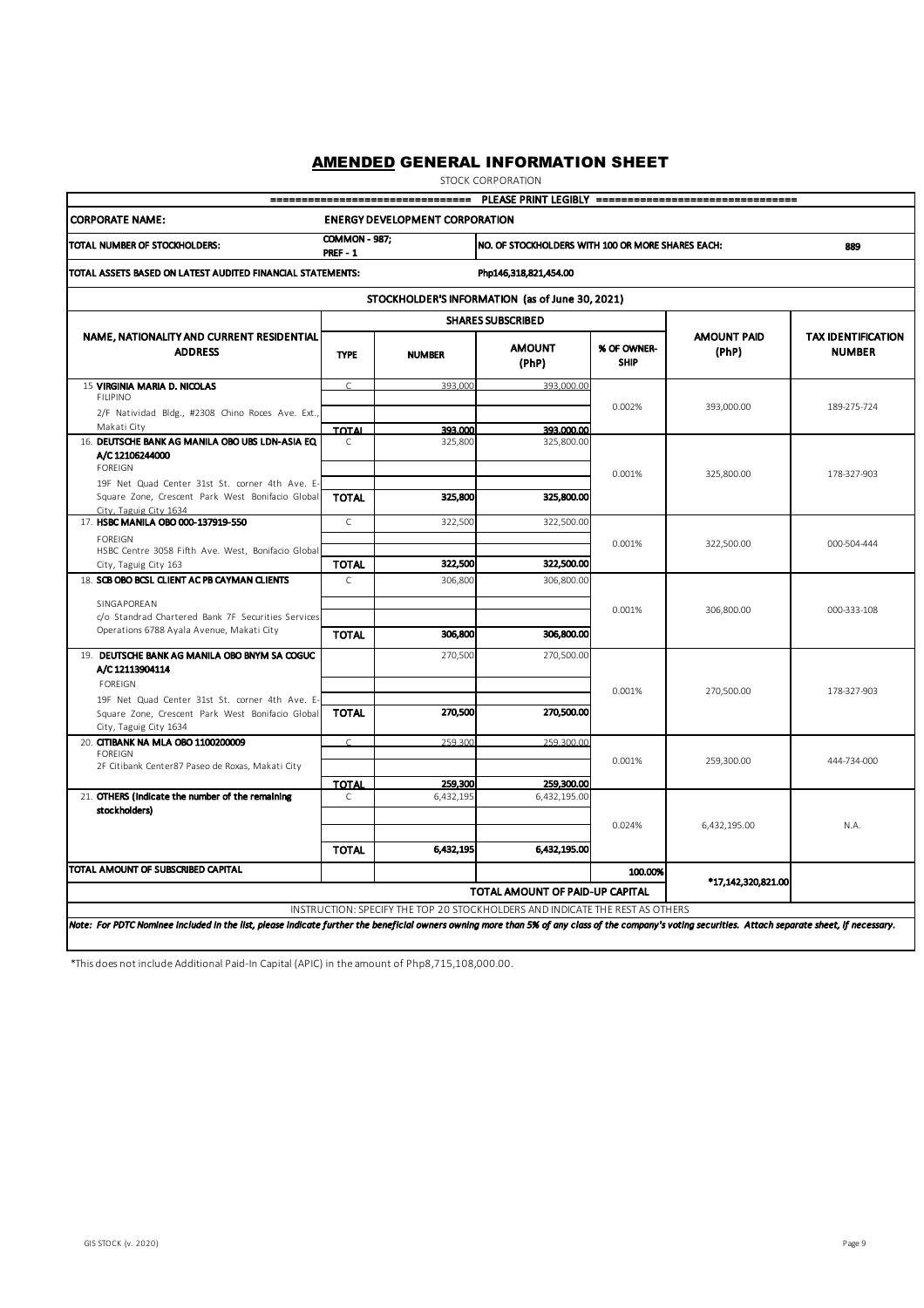STOCK CORPORATION

| PLEASE PRINT LEGIBLY                                                                                |                                                                |                                                                                  |                                                                                                                                             |                          |                                            |                                                              |  |
|-----------------------------------------------------------------------------------------------------|----------------------------------------------------------------|----------------------------------------------------------------------------------|---------------------------------------------------------------------------------------------------------------------------------------------|--------------------------|--------------------------------------------|--------------------------------------------------------------|--|
| <b>CORPORATE NAME:</b><br><b>ENERGY DEVELOPMENT CORPORATION</b>                                     |                                                                |                                                                                  |                                                                                                                                             |                          |                                            |                                                              |  |
| 1. INVESTMENT OF CORPORATE<br><b>FUNDS IN ANOTHER CORPORATION</b>                                   |                                                                |                                                                                  | <b>AMOUNT (PhP)</b><br>DATE OF BOARD RESOLUTION                                                                                             |                          |                                            |                                                              |  |
| 1.1 STOCKS                                                                                          |                                                                |                                                                                  | 4,237,057,533.00                                                                                                                            |                          |                                            | N.A.                                                         |  |
| 1.2<br>Corporations)                                                                                | BONDS/COMMERCIAL PAPER (Issued by Private                      |                                                                                  | 159,772,806.00                                                                                                                              |                          |                                            | N.A.                                                         |  |
| <b>LOANS/ CREDITS/ ADVANCES</b><br>1.3                                                              |                                                                |                                                                                  | N.A.                                                                                                                                        |                          |                                            | N.A.                                                         |  |
| <b>GOVERNMENT TREASURY BILLS</b><br>1.4                                                             |                                                                |                                                                                  | N.A.                                                                                                                                        |                          |                                            | N.A.                                                         |  |
| 1.5 OTHERS                                                                                          |                                                                |                                                                                  | 11,367,078.06                                                                                                                               |                          |                                            | N.A.                                                         |  |
| 2. INVESTMENT OF CORPORATE FUNDS IN ACTIVITIES UNDER ITS SECONDARY PURPOSES<br>(PLEASE SPECIFY:)    |                                                                |                                                                                  |                                                                                                                                             | DATE OF BOARD RESOLUTION |                                            | <b>DATE OF</b><br><b>STOCKHOLDERS</b><br><u>RATJEICATION</u> |  |
|                                                                                                     | N.A.                                                           |                                                                                  |                                                                                                                                             | N.A.                     |                                            | N.A.                                                         |  |
| 3. TREASURY SHARES:                                                                                 |                                                                |                                                                                  |                                                                                                                                             | <b>NO. OF SHARES</b>     |                                            | % AS TO THE TOTAL NO. OF<br><b>SHARES ISSUED</b>             |  |
|                                                                                                     |                                                                |                                                                                  |                                                                                                                                             | 2,027,679,179            |                                            | 7.127%                                                       |  |
| 4. UNRESTRICTED/UNAPPROPRIATED RETAINED EARNINGS AS OF END OF LAST FISCAL YEAR: Php21,217.1 million |                                                                |                                                                                  |                                                                                                                                             |                          |                                            |                                                              |  |
| 5.                                                                                                  | DIVIDENDS DECLARED DURING THE IMMEDIATELY PRECEDING YEAR:      |                                                                                  |                                                                                                                                             |                          |                                            |                                                              |  |
|                                                                                                     | <b>TYPE OF DIVIDEND</b>                                        |                                                                                  | <b>AMOUNT (PhP)</b>                                                                                                                         |                          |                                            | <b>DATE DECLARED</b>                                         |  |
| <b>CASH</b><br>5.1                                                                                  |                                                                |                                                                                  | 2,793,500,000.00                                                                                                                            |                          |                                            | 5/11/21                                                      |  |
|                                                                                                     |                                                                |                                                                                  |                                                                                                                                             | 5,000,000,000.00         |                                            | 11/18/20                                                     |  |
| <b>STOCK</b><br>5.2                                                                                 |                                                                |                                                                                  |                                                                                                                                             | N.A.                     |                                            | N.A.                                                         |  |
| <b>PROPERTY</b><br>5.3                                                                              |                                                                |                                                                                  | N.A.                                                                                                                                        |                          |                                            | N.A.                                                         |  |
|                                                                                                     |                                                                | <b>TOTAL</b>                                                                     |                                                                                                                                             | 7,793,500,000.00         |                                            |                                                              |  |
| 6. ADDITIONAL SHARES ISSUED DURING THE PERIOD: N/A<br><b>DATE</b>                                   |                                                                | <b>NO. OF SHARES</b>                                                             |                                                                                                                                             |                          | <b>AMOUNT</b>                              |                                                              |  |
| N/A                                                                                                 |                                                                | N/A                                                                              |                                                                                                                                             |                          | N/A                                        |                                                              |  |
|                                                                                                     |                                                                |                                                                                  |                                                                                                                                             |                          |                                            |                                                              |  |
|                                                                                                     |                                                                |                                                                                  |                                                                                                                                             |                          |                                            |                                                              |  |
| SECONDARY LICENSE/REGISTRATION WITH SEC AND OTHER GOV'T AGENCY:                                     |                                                                |                                                                                  |                                                                                                                                             |                          |                                            |                                                              |  |
| <b>NAME OF AGENCY:</b>                                                                              | <b>SEC</b><br><b>Certificate of Permit to Offer Securities</b> |                                                                                  | <b>BSP</b>                                                                                                                                  |                          |                                            | ТC                                                           |  |
| TYPE OF LICENSE/REGN.                                                                               | for Sale                                                       |                                                                                  | N.A.                                                                                                                                        |                          | <b>N.A.</b>                                |                                                              |  |
| <b>DATE ISSUED:</b><br>June 14, 2021<br>April 19, 2012<br>November 16, 2009                         |                                                                | N.A.                                                                             |                                                                                                                                             |                          | N.A.                                       |                                                              |  |
| DATE STARTED OPERATIONS                                                                             | 1983                                                           |                                                                                  | N.A.                                                                                                                                        |                          |                                            | N.A.                                                         |  |
| TOTAL ANNUAL COMPENSATION OF DIRECTORS<br>DURING THE PRECEDING FISCAL YEAR (in PhP)                 |                                                                | <b>TOTAL NO. OF RANK &amp; FILE</b><br>TOTAL NO. OF OFFICERS<br><b>EMPLOYEES</b> |                                                                                                                                             |                          | <b>TOTAL MANPOWER</b><br><b>COMPLEMENT</b> |                                                              |  |
| 20,132,332.00                                                                                       |                                                                |                                                                                  | 137<br>179<br>(Officers, Executives and Managers a<br>(as of June 30, 2021)<br>of June 30, 2021)<br>NOTE: USE ADDITIONAL SHEET IF NECESSARY |                          |                                            | 1,628<br>(as of June 30, 2021)                               |  |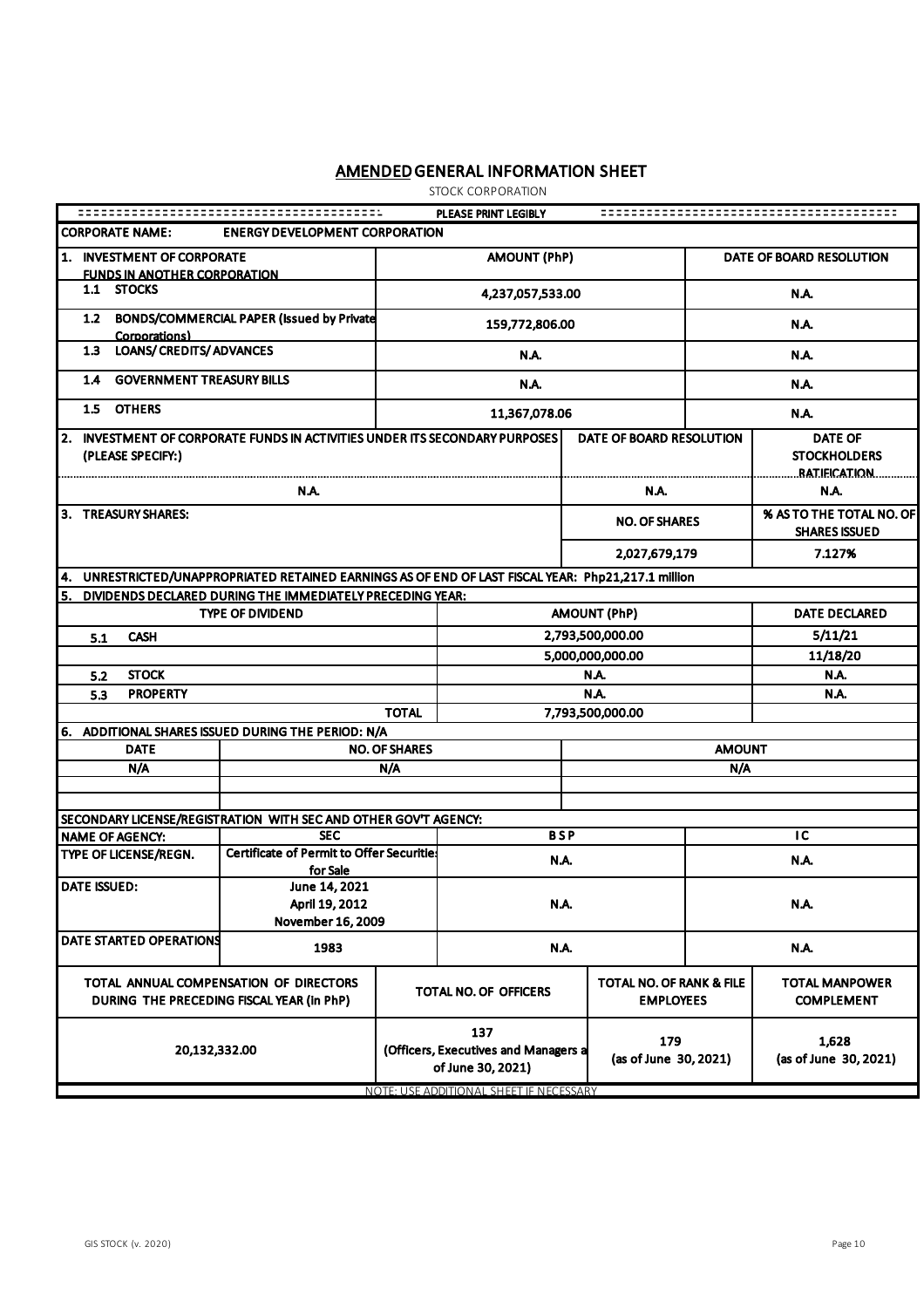**I, BERNADETTE ANN V. POLICARPIO**, Corporate Secretary of **ENERGY DEVELOPMENT CORPORATION** declare under penalty of perjury that all matters set forth in this Amended GIS have been made in good faith, duly verified by me and to the best of my knowledge and belief are true and correct. I hereby attest that all the information in this Amended GIS are being submitted in compliance with the rules and regulations of the Securities and Exchange Commission (SEC), the collection, processing, storage and sharing of said information being necessary to carry out the functions of public authority for the performance of the constitutionally and statutorily mandated functions of the SEC as a regulatory agency. I further attest that I have been authorized by the Board of Directors/Trustees to file this Amended GIS with the SEC.

I understand that the Commission may place the corporation under delinquent status for failure to submit the reportorial requirements three (3) times, consecutively or intermittently, within a period of five (5) years (*Section 177, RA No. 11232* ).

Done this 5 October 2021 in Pasig City, Metro Manila.

Orphysin

BERNADETTE ANN V. POLICARPIO

SUBSCRIBED AND SWORN TO before me in Pasig City on 5 October 2021 by affiant who personally appeared before me and exhibited to me her competent evidence of identity consisting of Passport No. P7343464A issued on 26 May 2018 in DFA NCR East.

Doc. No. Page No. \_\_\_\_\_\_\_\_;  $BookNp, j, j, j$ Series of 2021. 5 103. 121 26 IV

**ATTY, MARITA PA** (Lagos

Notary Public – Cities of Pasig Tagua & San Juan &<br>Municipality of Pateros until \*31 December 2021 Appointment No. 223 (2019-2020) 10th Floor, Rockwell Business Center Tower 3 Ortigas Avenue, Pasig City IBP No. 1041184/5-23-16/IBP Rizal Chapter (lifetime member) PTR No. 6439675/1-2-3030/Pasig City MCLE VI-0002225/4-14-2019 Roll of Attorneys No. 65937 \*Notarial Commission extended until December 31, 2021 as per Supreme Court En Banc Notice dated June 22, 2021 re: B.M. No. 3795.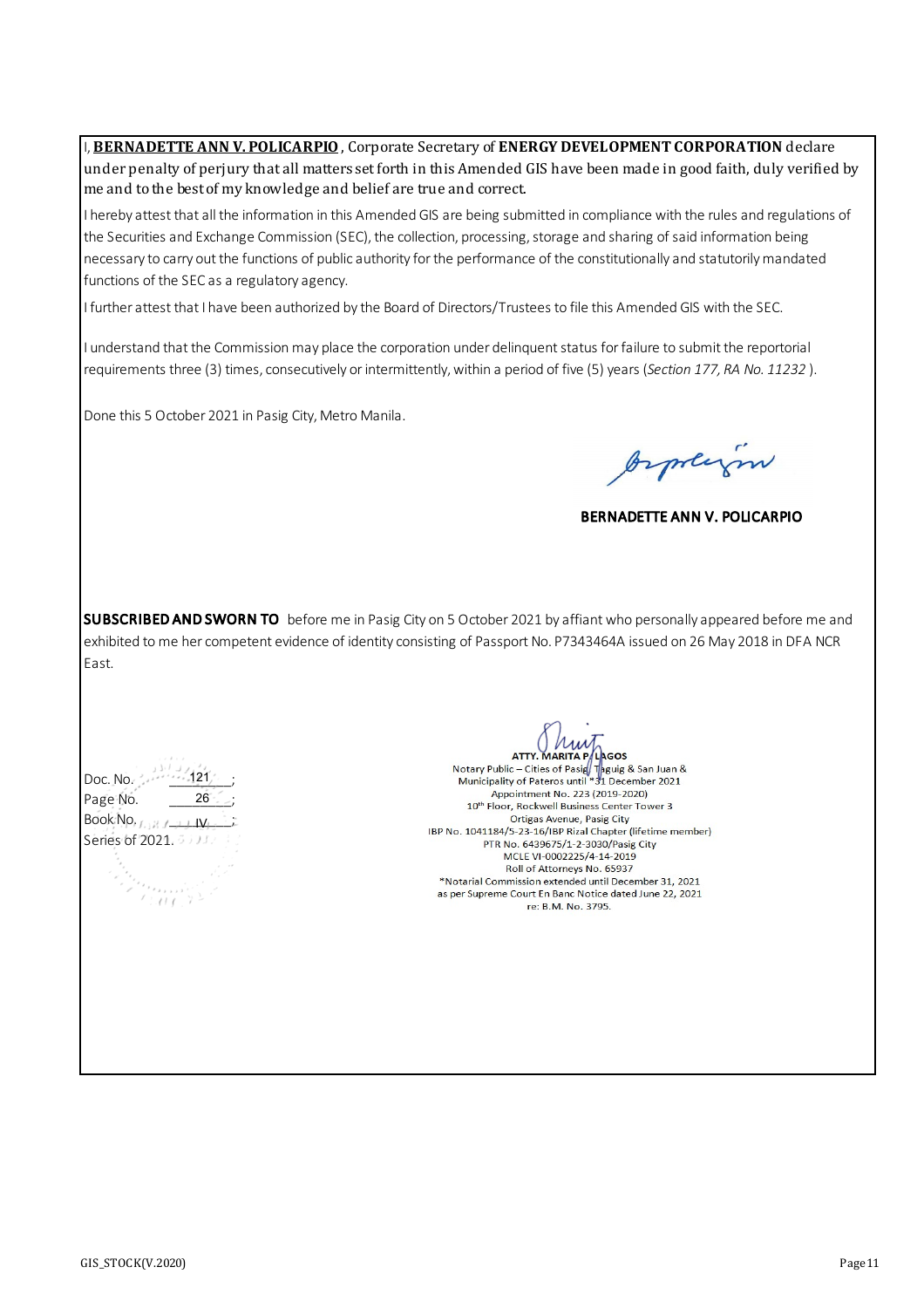|                                   |                                          |                                | ANNEX A-1                                                                    |  |  |  |  |  |  |  |  |
|-----------------------------------|------------------------------------------|--------------------------------|------------------------------------------------------------------------------|--|--|--|--|--|--|--|--|
| AMENDED GENERAL INFORMATION SHEET |                                          |                                |                                                                              |  |  |  |  |  |  |  |  |
|                                   | <b>STOCK COPRORATION</b>                 |                                |                                                                              |  |  |  |  |  |  |  |  |
|                                   | <b>ENERGY DEVELOPMENT CORPORATION</b>    |                                |                                                                              |  |  |  |  |  |  |  |  |
|                                   |                                          |                                |                                                                              |  |  |  |  |  |  |  |  |
|                                   | <u>PARENT COMPANY</u>                    | <b>SEC REGISTRATION</b>        | <b>ADDRESS</b>                                                               |  |  |  |  |  |  |  |  |
| $\mathbf{1}$                      | Red Vulcan Holdings Corporation          | CS 200715747                   | 6th Floor, Rockwell Business Center, Tower 3,<br>Ortigas Avenue, Pasig City  |  |  |  |  |  |  |  |  |
|                                   | SUBSIDIARY/AFFILIATE                     | <b>SEC REGISTRATION</b><br>NO. | <b>ADDRESS</b>                                                               |  |  |  |  |  |  |  |  |
| $\overline{2}$                    | Bac-Man Energy Development Corporation   | CS201116862                    | Rockwell Business Center Tower 3, Ortigas<br>Avenue, Pasig City, Philippines |  |  |  |  |  |  |  |  |
| 3                                 | Bac-Man Geothermal Inc.                  | CS201005556                    | Rockwell Business Center Tower 3, Ortigas<br>Avenue, Pasig City, Philippines |  |  |  |  |  |  |  |  |
| 4                                 | EDC Siklab Power Corporation             | CS201409903                    | Rockwell Business Center Tower 3, Ortigas<br>Avenue, Pasig City, Philippines |  |  |  |  |  |  |  |  |
| 5                                 | EDC Bayog Burgos Wind Power Corporation  | CS201409904                    | Rockwell Business Center Tower 3, Ortigas<br>Avenue, Pasig City, Philippines |  |  |  |  |  |  |  |  |
| 6                                 | EDC Bright Solar Energy Holdings, Inc.   | CS201409893                    | Rockwell Business Center Tower 3, Ortigas<br>Avenue, Pasig City, Philippines |  |  |  |  |  |  |  |  |
| $\overline{7}$                    | <b>EDC Sinag Power Corporation</b>       | CS201422679                    | Rockwell Business Center Tower 3, Ortigas<br>Avenue, Pasig City, Philippines |  |  |  |  |  |  |  |  |
| 8                                 | EDC Burgos Wind Power Corporation        | CS201005729                    | Rockwell Business Center Tower 3, Ortigas<br>Avenue, Pasig City, Philippines |  |  |  |  |  |  |  |  |
| 9                                 | EDC Geothermal Corp.                     | CS200805354                    | Rockwell Business Center Tower 3, Ortigas<br>Avenue, Pasig City, Philippines |  |  |  |  |  |  |  |  |
| 10                                | EDC Pagali Burgos Wind Power Corporation | CS201409902                    | Rockwell Business Center Tower 3, Ortigas<br>Avenue, Pasig City, Philippines |  |  |  |  |  |  |  |  |
| 11                                | EDC Pagudpud Wind Power Corporation      | CS201203899                    | Rockwell Business Center Tower 3, Ortigas<br>Avenue, Pasig City, Philippines |  |  |  |  |  |  |  |  |
| 12                                | EDC Wind Energy Holdings Inc.            | CS201005793                    | Rockwell Business Center Tower 3, Ortigas<br>Avenue, Pasig City, Philippines |  |  |  |  |  |  |  |  |
| 13                                | EDC Wind Energy Holdings 2 Inc.          | CS201700423                    | Rockwell Business Center Tower 3, Ortigas<br>Avenue, Pasig City, Philippines |  |  |  |  |  |  |  |  |
| 14                                | First Gen Hydro Power Corporation        | 200603812                      | Rockwell Business Center Tower 3, Ortigas<br>Avenue, Pasig City, Philippines |  |  |  |  |  |  |  |  |
| 15                                | Green Core Geothermal Inc.               | CS200909441                    | Rockwell Business Center Tower 3, Ortigas<br>Avenue, Pasig City, Philippines |  |  |  |  |  |  |  |  |
| 16                                | Iloilo 1 Renewable Energy Corporation    | CS201602617                    | Rockwell Business Center Tower 3, Ortigas<br>Avenue, Pasig City, Philippines |  |  |  |  |  |  |  |  |
| 17                                | Unified Leyte Geothermal Energy Inc.     | CS201009547                    | Rockwell Business Center Tower 3, Ortigas<br>Avenue, Pasig City, Philippines |  |  |  |  |  |  |  |  |
|                                   | -Nothing Follows-                        |                                |                                                                              |  |  |  |  |  |  |  |  |